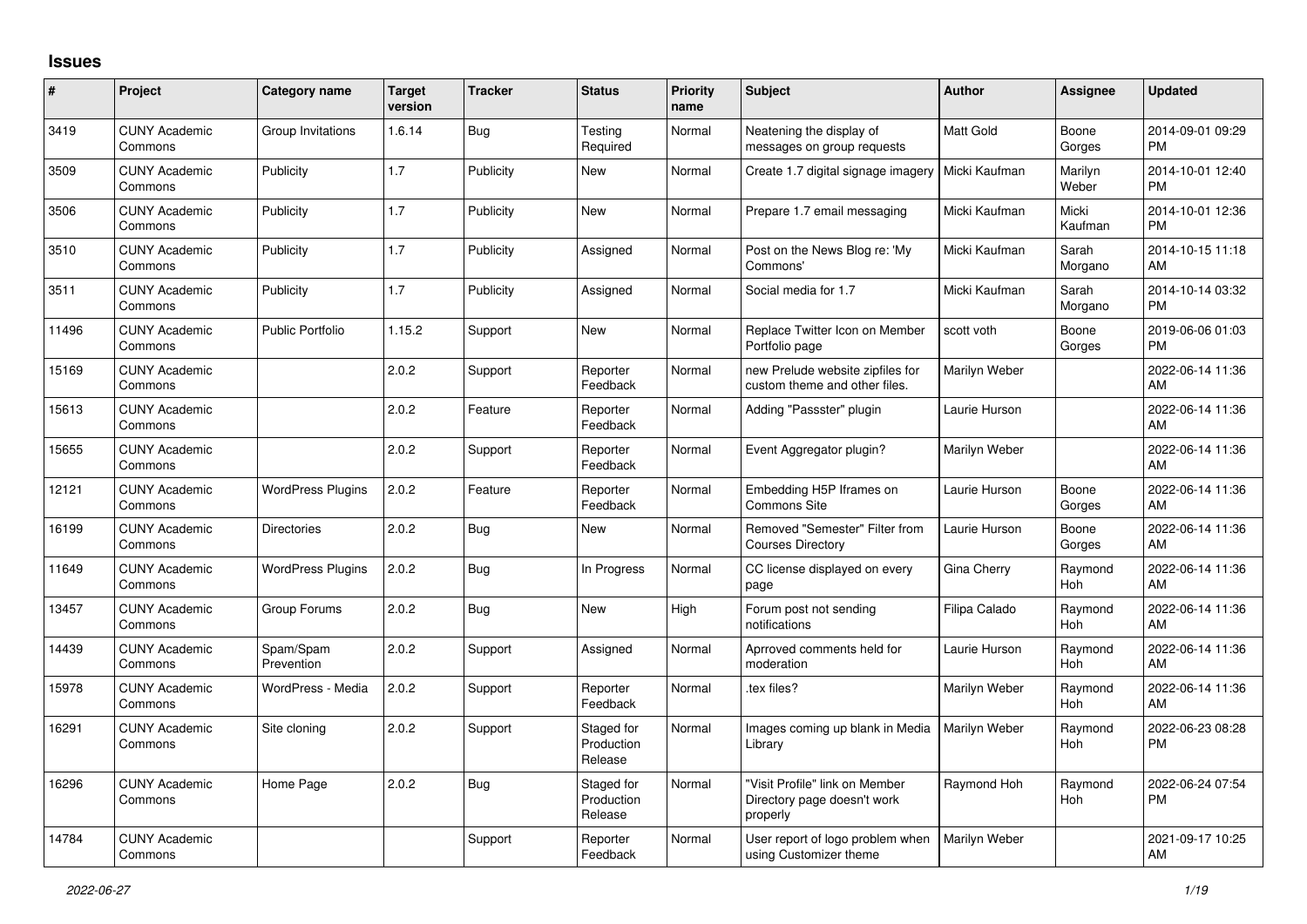| #     | Project                         | <b>Category name</b> | <b>Target</b><br>version | <b>Tracker</b> | <b>Status</b>        | Priority<br>name | <b>Subject</b>                                                         | <b>Author</b>           | <b>Assignee</b>   | <b>Updated</b>                |
|-------|---------------------------------|----------------------|--------------------------|----------------|----------------------|------------------|------------------------------------------------------------------------|-------------------------|-------------------|-------------------------------|
| 14792 | <b>CUNY Academic</b><br>Commons |                      |                          | <b>Bug</b>     | <b>New</b>           | Normal           | Inconsistent email notifications<br>from gravity forms                 | Raffi<br>Khatchadourian |                   | 2021-10-04 01:50<br><b>PM</b> |
| 14936 | <b>CUNY Academic</b><br>Commons |                      |                          | <b>Bug</b>     | <b>New</b>           | Normal           | Commons websites blocked by<br>SPS campus network                      | Laurie Hurson           |                   | 2021-11-03 03:57<br><b>PM</b> |
| 14940 | <b>CUNY Academic</b><br>Commons |                      |                          | Bug            | <b>New</b>           | Normal           | Discrepancy between Commons<br>profile "sites" and actual # of sites   | Laurie Hurson           |                   | 2021-11-08 11:09<br>AM        |
| 15045 | <b>CUNY Academic</b><br>Commons |                      |                          | Support        | <b>New</b>           | Normal           | no result for KCeL in the search<br>box on the commons                 | Marilyn Weber           |                   | 2021-12-10 11:29<br>AM        |
| 15260 | <b>CUNY Academic</b><br>Commons |                      |                          | Support        | Reporter<br>Feedback | Normal           | Diacritical markings   European<br><b>Stages</b>                       | Marilyn Weber           |                   | 2022-02-04 08:16<br>AM        |
| 15370 | <b>CUNY Academic</b><br>Commons |                      |                          | Support        | Reporter<br>Feedback | Normal           | All-in-One Event Calendar?                                             | Marilyn Weber           |                   | 2022-02-17 11:03<br>AM        |
| 15565 | <b>CUNY Academic</b><br>Commons |                      |                          | Support        | <b>New</b>           | Normal           | Events - send updates to an email<br>listserv                          | <b>Marilyn Weber</b>    |                   | 2022-03-10 01:06<br><b>PM</b> |
| 15685 | <b>CUNY Academic</b><br>Commons |                      |                          | Support        | <b>New</b>           | High             | problem with chrome?                                                   | Marilyn Weber           |                   | 2022-04-25 03:40<br><b>PM</b> |
| 15757 | <b>CUNY Academic</b><br>Commons |                      |                          | <b>Bug</b>     | <b>New</b>           | Normal           | Members # do not match                                                 | Laurie Hurson           |                   | 2022-03-30 04:52<br><b>PM</b> |
| 16099 | <b>CUNY Academic</b><br>Commons |                      |                          | Support        | Reporter<br>Feedback | Normal           | request for Newsletter Glue                                            | Marilyn Weber           |                   | 2022-05-13 12:14<br><b>PM</b> |
| 16255 | <b>CUNY Academic</b><br>Commons | WordPress (misc)     |                          | <b>Bug</b>     | <b>New</b>           | Normal           | Need to define 'MULTISITE'<br>constant in wp-config.php                | Raymond Hoh             |                   | 2022-06-19 09:31<br>AM        |
| 16290 | <b>CUNY Academic</b><br>Commons |                      |                          | Feature        | Reporter<br>Feedback | Normal           | Add Table Of Contents Block<br>plug-in                                 | Raffi<br>Khatchadourian |                   | 2022-06-24 10:26<br>AM        |
| 16294 | <b>CUNY Academic</b><br>Commons |                      |                          | <b>Bug</b>     | <b>New</b>           | Urgent           | CAC is down                                                            | Raffi<br>Khatchadourian |                   | 2022-06-27 10:32<br>AM        |
| 2576  | NYCDH Community<br>Site         |                      |                          | Bug            | Hold                 | Low              | Test Next Button in Javascript<br><b>Tutorial Under Activities</b>     | <b>Mark Newton</b>      | Alex Gil          | 2013-05-18 02:55<br><b>PM</b> |
| 2577  | <b>NYCDH Community</b><br>Site  |                      |                          | Feature        | Assigned             | Low              | Investigate Potential to Add Links<br>to the Forum                     | <b>Mark Newton</b>      | Alex Gil          | 2013-05-16 09:40<br><b>PM</b> |
| 11968 | JustPublics@365<br>MediaCamp    |                      |                          | Feature        | <b>New</b>           | Normal           | Nanoscience Retractable Display<br>Unit                                | Donald Cherry           | Bonnie<br>Eissner | 2021-02-19 08:50<br>AM        |
| 14908 | <b>CUNY Academic</b><br>Commons | Performance          |                          | <b>Bug</b>     | <b>New</b>           | Normal           | Stale object cache on cdev                                             | Raymond Hoh             | Boone<br>Gorges   | 2021-12-07 09:45<br>AM        |
| 15767 | <b>CUNY Academic</b><br>Commons | WordPress (misc)     |                          | Support        | New                  | Normal           | Site loading slowly                                                    | scott voth              | Boone<br>Gorges   | 2022-04-04 08:56<br><b>PM</b> |
| 2618  | <b>NYCDH Community</b><br>Site  |                      |                          | <b>Bug</b>     | Assigned             | Low              | Mark blogs as spam when created   Matt Gold<br>by users marked as spam |                         | Boone<br>Gorges   | 2013-06-09 11:38<br><b>PM</b> |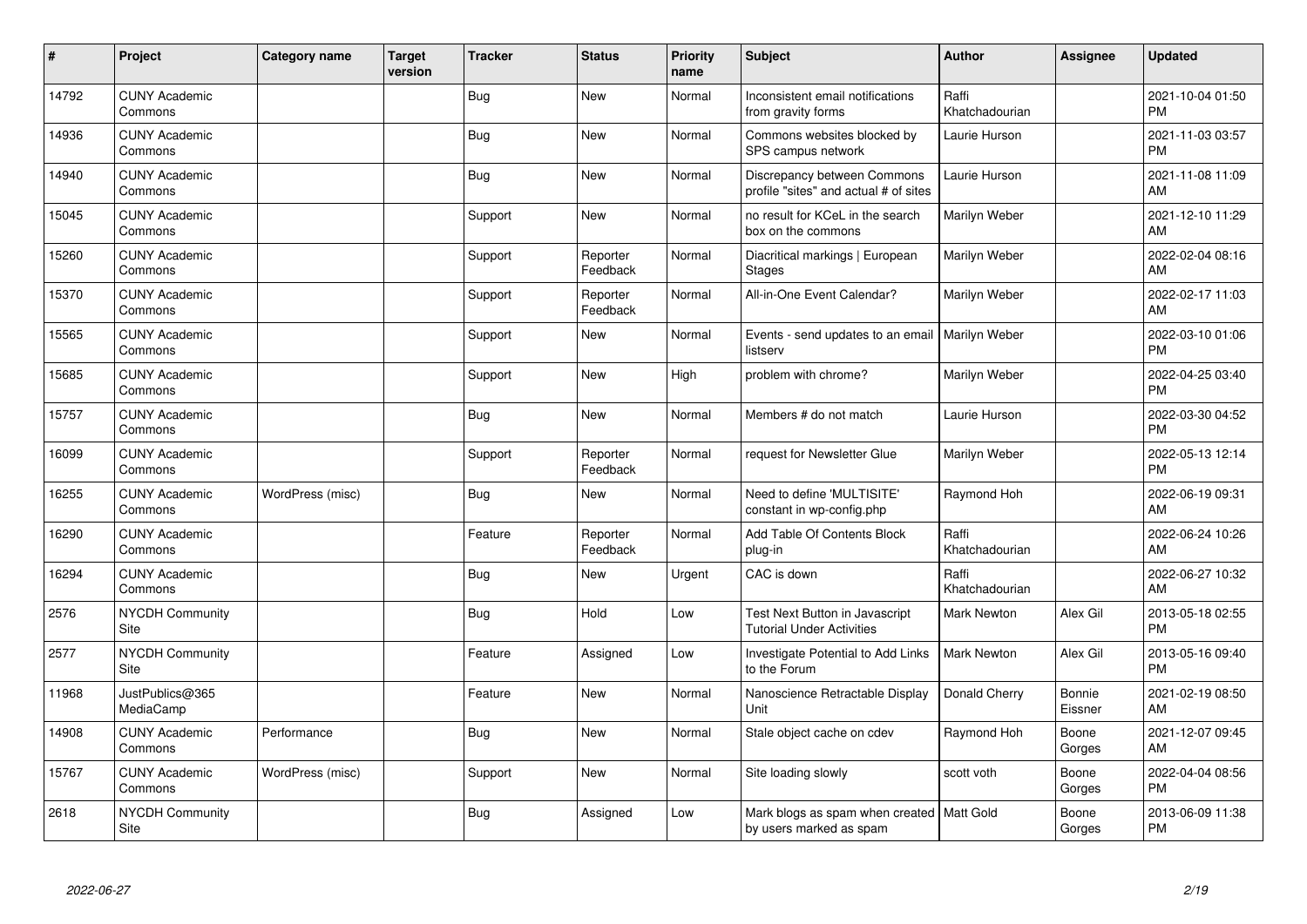| #     | Project                                                                 | <b>Category name</b>           | <b>Target</b><br>version | <b>Tracker</b> | <b>Status</b>        | <b>Priority</b><br>name | <b>Subject</b>                                                    | <b>Author</b>           | <b>Assignee</b>       | <b>Updated</b>                |
|-------|-------------------------------------------------------------------------|--------------------------------|--------------------------|----------------|----------------------|-------------------------|-------------------------------------------------------------------|-------------------------|-----------------------|-------------------------------|
| 12062 | AD/O365 Transition<br>from NonMatric to<br><b>Matriculated Students</b> |                                |                          | Feature        | In Progress          | Normal                  | create solution and console<br>project                            | Emilio Rodriguez        | Emilio<br>Rodriguez   | 2019-11-12 03:56<br><b>PM</b> |
| 2573  | <b>NYCDH Community</b><br>Site                                          |                                |                          | Feature        | Reporter<br>Feedback | Normal                  | Add dh nyc twitter list feed to site                              | Mark Newton             | Matt Gold             | 2013-05-16 11:42<br><b>PM</b> |
| 15516 | <b>CUNY Academic</b><br>Commons                                         | <b>WordPress Plugins</b>       |                          | Bug            | Reporter<br>Feedback | Normal                  | Can't publish or save draft of post<br>on wordpress.com           | Raffi<br>Khatchadourian | Raymond<br>Hoh        | 2022-03-02 05:52<br><b>PM</b> |
| 16110 | <b>CUNY Academic</b><br>Commons                                         |                                |                          | Support        | Reporter<br>Feedback | Normal                  | remove Creative Commons<br>license from pages?                    | Marilyn Weber           | Raymond<br>Hoh        | 2022-05-17 06:11<br><b>PM</b> |
| 16177 | <b>CUNY Academic</b><br>Commons                                         | Reply By Email                 |                          | <b>Bug</b>     | <b>New</b>           | Normal                  | Switch to Inbound mode for RBE                                    | Raymond Hoh             | Raymond<br><b>Hoh</b> | 2022-05-30 04:32<br><b>PM</b> |
| 16245 | <b>CUNY Academic</b><br>Commons                                         | WordPress (misc)               |                          | Bug            | Reporter<br>Feedback | Normal                  | Save Button missing on<br>WordPress Profile page                  | scott voth              | Raymond<br>Hoh        | 2022-06-16 03:09<br><b>PM</b> |
| 2571  | <b>NYCDH Community</b><br>Site                                          |                                |                          | Feature        | Assigned             | Normal                  | Add Google custom search box to<br>homepage                       | <b>Mark Newton</b>      | Raymond<br>Hoh        | 2013-05-18 07:49<br><b>PM</b> |
| 2574  | NYCDH Community<br>Site                                                 |                                |                          | Feature        | Assigned             | Normal                  | Add Way to Upload Files to<br>Groups                              | Mark Newton             | Raymond<br><b>Hoh</b> | 2013-05-18 07:46<br><b>PM</b> |
| 8992  | <b>NYCDH Community</b><br>Site                                          |                                |                          | Bug            | Assigned             | Normal                  | Multiple RBE error reports                                        | Matt Gold               | Raymond<br><b>Hoh</b> | 2017-12-11 05:43<br><b>PM</b> |
| 15883 | <b>CUNY Academic</b><br>Commons                                         |                                | 2.1.0                    | Feature        | <b>New</b>           | Normal                  | Release BPGES update                                              | Boone Gorges            | Boone<br>Gorges       | 2022-05-26 10:39<br>AM        |
| 13891 | <b>CUNY Academic</b><br>Commons                                         | Internal Tools and<br>Workflow | 2.1.0                    | Feature        | <b>New</b>           | Normal                  | Migrate automated linting to<br>GitHub Actions                    | Boone Gorges            | Jeremy Felt           | 2022-05-26 10:45<br>AM        |
| 15194 | <b>CUNY Academic</b><br>Commons                                         | Internal Tools and<br>Workflow | 2.1.0                    | Feature        | <b>New</b>           | Normal                  | PHPCS sniff for un-restored<br>switch to blog() calls             | Boone Gorges            | Jeremy Felt           | 2022-05-26 10:45<br>AM        |
| 13946 | <b>CUNY Academic</b><br>Commons                                         | <b>WordPress Plugins</b>       | 2.1.0                    | Support        | Assigned             | Normal                  | Custom Embed handler For<br>OneDrive files                        | scott voth              | Raymond<br>Hoh        | 2022-05-26 10:46<br>AM        |
| 10439 | <b>CUNY Academic</b><br>Commons                                         | Design                         | 2.1.0                    | Design/UX      | <b>New</b>           | Normal                  | Create Style Guide for Commons                                    | Sonja Leix              | Sara Cannon           | 2022-06-23 06:20<br><b>PM</b> |
| 364   | <b>CUNY Academic</b><br>Commons                                         | <b>WordPress Plugins</b>       | Future<br>release        | Feature        | <b>New</b>           | Normal                  | <b>Bulletin Board</b>                                             | <b>Matt Gold</b>        |                       | 2015-01-05 08:50<br><b>PM</b> |
| 5199  | <b>CUNY Academic</b><br>Commons                                         | Social Paper                   | Future<br>release        | Feature        | New                  | Normal                  | add tables to the SP editor                                       | Marilyn Weber           |                       | 2016-10-24 11:27<br>AM        |
| 5205  | <b>CUNY Academic</b><br>Commons                                         | Social Paper                   | Future<br>release        | Feature        | <b>New</b>           | Normal                  | Social Paper folders                                              | Marilyn Weber           |                       | 2016-02-11 10:24<br><b>PM</b> |
| 5488  | <b>CUNY Academic</b><br>Commons                                         | Social Paper                   | Future<br>release        | Bug            | <b>New</b>           | Normal                  | Add a "last edited by" field to<br>Social Paper group directories | Boone Gorges            |                       | 2016-04-21 10:05<br><b>PM</b> |
| 5489  | <b>CUNY Academic</b><br>Commons                                         | Social Paper                   | Future<br>release        | Feature        | <b>New</b>           | Normal                  | Asc/desc sorting for Social Paper<br>directories                  | Boone Gorges            |                       | 2016-04-21 10:06<br><b>PM</b> |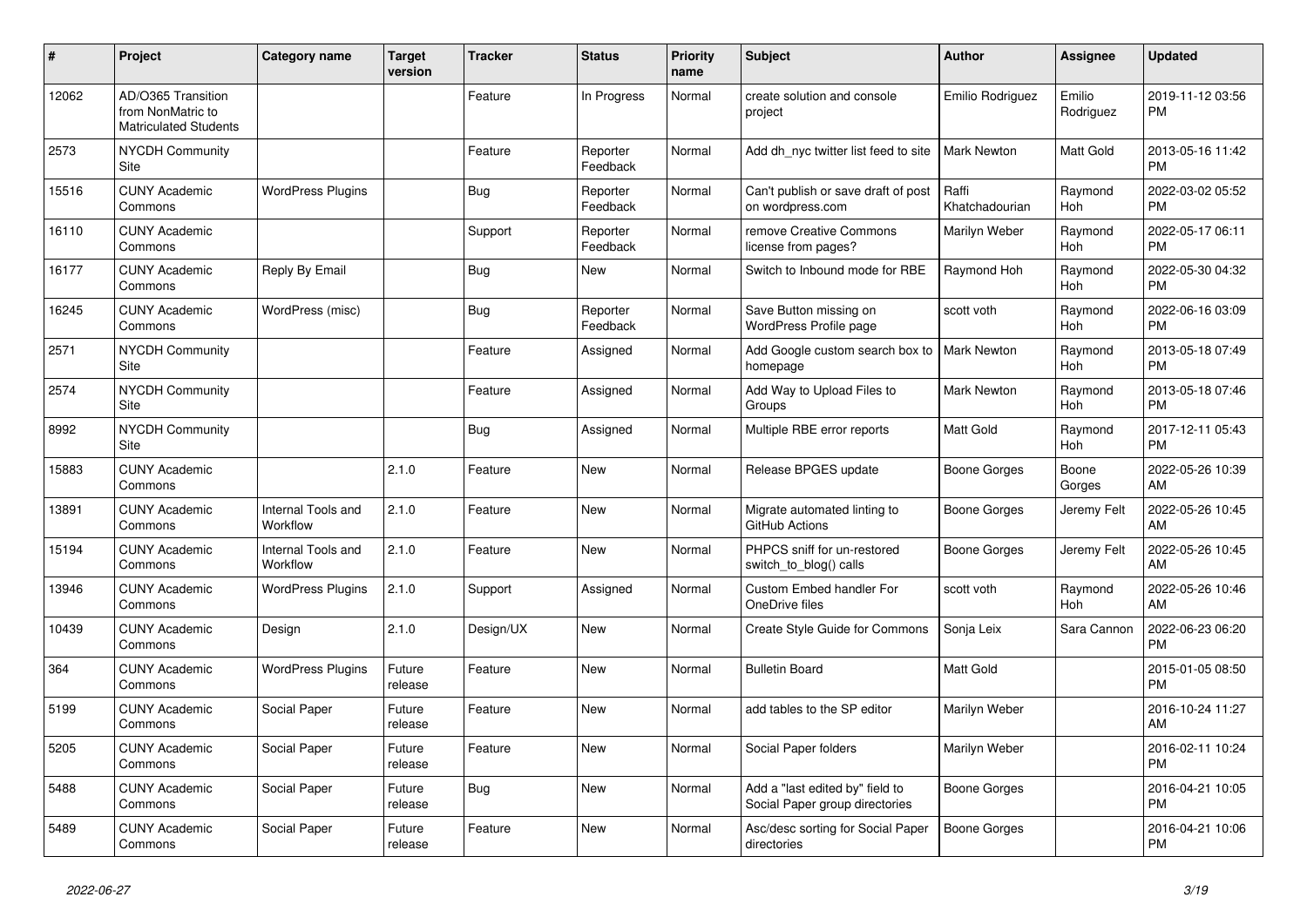| #     | Project                         | <b>Category name</b>       | <b>Target</b><br>version | <b>Tracker</b> | <b>Status</b>        | <b>Priority</b><br>name | <b>Subject</b>                                                                                               | <b>Author</b>       | <b>Assignee</b> | <b>Updated</b>                |
|-------|---------------------------------|----------------------------|--------------------------|----------------|----------------------|-------------------------|--------------------------------------------------------------------------------------------------------------|---------------------|-----------------|-------------------------------|
| 5992  | <b>CUNY Academic</b><br>Commons | <b>Email Notifications</b> | Future<br>release        | Feature        | <b>New</b>           | Normal                  | Changing the From line of<br>autogenerated blog emails                                                       | Marilyn Weber       |                 | 2018-09-27 05:19<br><b>PM</b> |
| 6332  | <b>CUNY Academic</b><br>Commons | WordPress (misc)           | Future<br>release        | Feature        | <b>New</b>           | Normal                  | Allow uploaded files to be marked<br>as private in an ad hoc way                                             | <b>Boone Gorges</b> |                 | 2016-10-17 11:41<br><b>PM</b> |
| 6356  | <b>CUNY Academic</b><br>Commons | <b>WordPress Plugins</b>   | Future<br>release        | <b>Bug</b>     | Reporter<br>Feedback | Low                     | Should Subscribe2 be<br>deprecated?                                                                          | Luke Waltzer        |                 | 2017-03-20 12:20<br><b>PM</b> |
| 6755  | <b>CUNY Academic</b><br>Commons | WordPress (misc)           | Future<br>release        | Bug            | New                  | Normal                  | Cannot Deactivate Plugin                                                                                     | Laura Kane          |                 | 2016-11-16 01:12<br><b>PM</b> |
| 9720  | <b>CUNY Academic</b><br>Commons | Authentication             | Future<br>release        | Feature        | <b>New</b>           | Normal                  | The Commons should be an<br>oAuth provider                                                                   | <b>Boone Gorges</b> |                 | 2019-03-01 02:04<br><b>PM</b> |
| 10380 | <b>CUNY Academic</b><br>Commons | WordPress (misc)           | Future<br>release        | Feature        | In Progress          | Normal                  | Remove blacklisted plugins                                                                                   | <b>Boone Gorges</b> |                 | 2022-04-26 12:00<br><b>PM</b> |
| 11024 | <b>CUNY Academic</b><br>Commons | WordPress (misc)           | Future<br>release        | <b>Bug</b>     | New                  | Normal                  | Subsites should not show "you<br>should update your .htaccess<br>now" notice after permalink<br>setting save | <b>Boone Gorges</b> |                 | 2019-01-28 01:35<br><b>PM</b> |
| 11131 | <b>CUNY Academic</b><br>Commons |                            | Future<br>release        | Feature        | Reporter<br>Feedback | Normal                  | <b>Image Annotation Plugins</b>                                                                              | Laurie Hurson       |                 | 2019-02-26 11:33<br>AM        |
| 11392 | <b>CUNY Academic</b><br>Commons |                            | Future<br>release        | <b>Bug</b>     | <b>New</b>           | Normal                  | Migrate users away from<br><b>StatPress</b>                                                                  | <b>Boone Gorges</b> |                 | 2019-04-23 03:53<br><b>PM</b> |
| 11788 | <b>CUNY Academic</b><br>Commons | <b>WordPress Plugins</b>   | Future<br>release        | Support        | Reporter<br>Feedback | Normal                  | Plugin Request - Browse Aloud                                                                                | scott voth          |                 | 2019-09-24 08:42<br>AM        |
| 11843 | <b>CUNY Academic</b><br>Commons | WordPress (misc)           | Future<br>release        | Design/UX      | New                  | Normal                  | Tweaking the Gutenberg Editor<br>Interface                                                                   | Laurie Hurson       |                 | 2022-04-26 12:00<br><b>PM</b> |
| 11860 | <b>CUNY Academic</b><br>Commons | Registration               | Future<br>release        | Feature        | <b>New</b>           | Normal                  | Ensure Students Are Aware They<br>Can Use Aliases At Registration                                            | scott voth          |                 | 2019-09-24 08:46<br>AM        |
| 12573 | <b>CUNY Academic</b><br>Commons | <b>WordPress Plugins</b>   | Future<br>release        | Bug            | New                  | Normal                  | <b>CommentPress Core Issues</b>                                                                              | scott voth          |                 | 2020-03-24 04:32<br><b>PM</b> |
| 13048 | <b>CUNY Academic</b><br>Commons | Shortcodes and<br>embeds   | Future<br>release        | Feature        | <b>New</b>           | Normal                  | Jupyter Notebooks support                                                                                    | <b>Boone Gorges</b> |                 | 2020-07-14 11:46<br>AM        |
| 13650 | <b>CUNY Academic</b><br>Commons | Group Library              | Future<br>release        | Feature        | <b>New</b>           | Normal                  | Forum Attachments in Group<br>Library                                                                        | Laurie Hurson       |                 | 2021-11-19 12:30<br><b>PM</b> |
| 58    | <b>CUNY Academic</b><br>Commons | BuddyPress (misc)          | Future<br>release        | Feature        | Assigned             | Low                     | Make member search sortable by<br>last name                                                                  | Roberta Brody       | Boone<br>Gorges | 2010-08-26 02:38<br>PM        |
| 287   | <b>CUNY Academic</b><br>Commons | WordPress (misc)           | Future<br>release        | Feature        | Assigned             | Normal                  | Create troubleshooting tool for<br>account sign-up                                                           | Matt Gold           | Boone<br>Gorges | 2015-11-09 06:17<br><b>PM</b> |
| 377   | <b>CUNY Academic</b><br>Commons | BuddyPress (misc)          | Future<br>release        | Feature        | Assigned             | Normal                  | Like buttons                                                                                                 | Matt Gold           | Boone<br>Gorges | 2010-11-16 05:13<br><b>PM</b> |
| 435   | <b>CUNY Academic</b><br>Commons | BuddyPress (misc)          | Future<br>release        | Feature        | Assigned             | Normal                  | Include Avatar Images in Forum<br><b>Post Notification Emails</b>                                            | Matt Gold           | Boone<br>Gorges | 2010-12-08 12:40<br>PM        |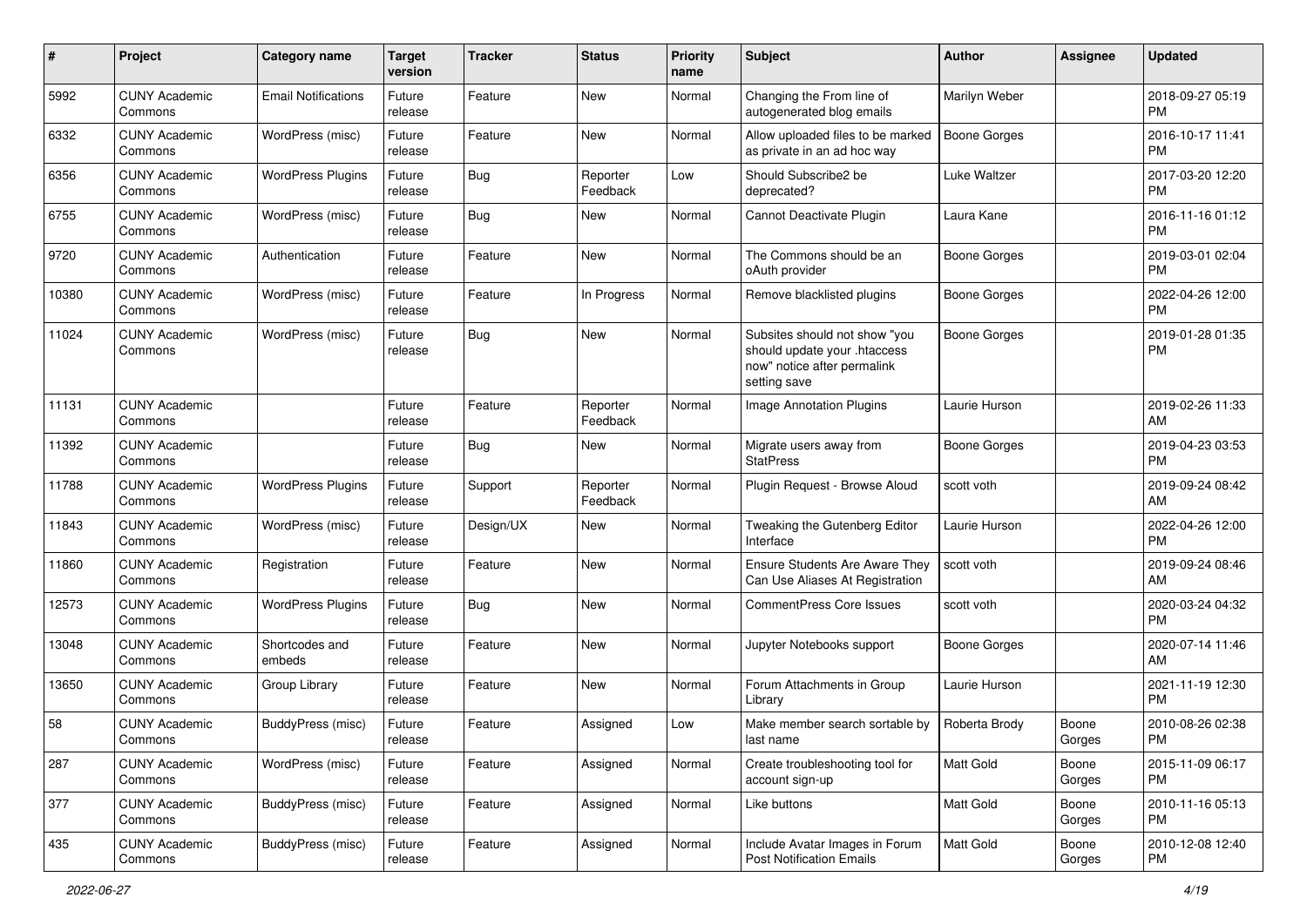| $\#$ | Project                         | Category name            | <b>Target</b><br>version | <b>Tracker</b> | <b>Status</b> | <b>Priority</b><br>name | <b>Subject</b>                                                       | <b>Author</b>       | <b>Assignee</b> | <b>Updated</b>                |
|------|---------------------------------|--------------------------|--------------------------|----------------|---------------|-------------------------|----------------------------------------------------------------------|---------------------|-----------------|-------------------------------|
| 500  | <b>CUNY Academic</b><br>Commons | BuddyPress (misc)        | Future<br>release        | Feature        | Assigned      | Normal                  | <b>Export Group Data</b>                                             | <b>Matt Gold</b>    | Boone<br>Gorges | 2010-12-19 12:09<br><b>PM</b> |
| 519  | <b>CUNY Academic</b><br>Commons | <b>BuddyPress Docs</b>   | Future<br>release        | Feature        | Assigned      | Low                     | TOC for individual docs - for new<br>BP "wiki-like" plugin           | scott voth          | Boone<br>Gorges | 2015-11-09 05:54<br><b>PM</b> |
| 554  | <b>CUNY Academic</b><br>Commons | BuddyPress (misc)        | Future<br>release        | Feature        | Assigned      | Normal                  | Add Trackback notifications to<br>site-wide activity feed            | Matt Gold           | Boone<br>Gorges | 2015-11-09 06:19<br><b>PM</b> |
| 585  | <b>CUNY Academic</b><br>Commons | Group Forums             | Future<br>release        | Feature        | Assigned      | Normal                  | Merge Forum Topics                                                   | Sarah Morgano       | Boone<br>Gorges | 2011-07-06 04:11<br><b>PM</b> |
| 599  | <b>CUNY Academic</b><br>Commons | BuddyPress (misc)        | Future<br>release        | Feature        | Assigned      | Normal                  | Consider adding rating plugins for<br><b>BuddyPress/BBPress</b>      | <b>Matt Gold</b>    | Boone<br>Gorges | 2011-08-22 06:50<br><b>PM</b> |
| 618  | <b>CUNY Academic</b><br>Commons | <b>BuddyPress Docs</b>   | Future<br>release        | Feature        | Assigned      | Normal                  | BuddyPress Docs: export formats                                      | <b>Boone Gorges</b> | Boone<br>Gorges | 2015-11-09 05:38<br><b>PM</b> |
| 635  | <b>CUNY Academic</b><br>Commons | BuddyPress (misc)        | Future<br>release        | Feature        | Assigned      | Normal                  | Big Blue Button -<br>Videoconferencing in Groups and<br><b>Blogs</b> | <b>Matt Gold</b>    | Boone<br>Gorges | 2011-03-14 03:24<br><b>PM</b> |
| 658  | <b>CUNY Academic</b><br>Commons | <b>WordPress Plugins</b> | Future<br>release        | Feature        | Assigned      | Normal                  | Rebulid Sitewide Tag Suggestion                                      | Matt Gold           | Boone<br>Gorges | 2015-01-05 08:47<br><b>PM</b> |
| 1165 | <b>CUNY Academic</b><br>Commons | <b>Email Invitations</b> | Future<br>release        | Feature        | Assigned      | Low                     | Allow saved lists of invitees under<br>Send Invites                  | <b>Boone Gorges</b> | Boone<br>Gorges | 2015-11-09 06:03<br><b>PM</b> |
| 1166 | <b>CUNY Academic</b><br>Commons | <b>Email Invitations</b> | Future<br>release        | Feature        | <b>New</b>    | Low                     | Better organizational tools for<br>Sent Invites                      | Boone Gorges        | Boone<br>Gorges | 2015-11-09 06:02<br><b>PM</b> |
| 1167 | <b>CUNY Academic</b><br>Commons | <b>Email Invitations</b> | Future<br>release        | Feature        | <b>New</b>    | Low                     | Allow email invitations to be<br>resent                              | Boone Gorges        | Boone<br>Gorges | 2015-11-12 12:53<br>AM        |
| 1417 | <b>CUNY Academic</b><br>Commons | <b>BuddyPress Docs</b>   | Future<br>release        | Feature        | Assigned      | Low                     | Bulk actions for BuddyPress Docs                                     | <b>Boone Gorges</b> | Boone<br>Gorges | 2016-10-17 10:41<br><b>PM</b> |
| 1422 | <b>CUNY Academic</b><br>Commons | <b>BuddyPress Docs</b>   | Future<br>release        | Feature        | Assigned      | Normal                  | Make "created Doc" activity icons<br>non-mini                        | <b>Boone Gorges</b> | Boone<br>Gorges | 2015-11-09 05:48<br><b>PM</b> |
| 1460 | <b>CUNY Academic</b><br>Commons | Analytics                | Future<br>release        | Feature        | Assigned      | Normal                  | Update System Report                                                 | <b>Brian Foote</b>  | Boone<br>Gorges | 2015-11-09 06:13<br><b>PM</b> |
| 1508 | <b>CUNY Academic</b><br>Commons | WordPress (misc)         | Future<br>release        | Feature        | Assigned      | Normal                  | Share login cookies across<br>mapped domains                         | Boone Gorges        | Boone<br>Gorges | 2012-07-02 12:12<br><b>PM</b> |
| 1562 | <b>CUNY Academic</b><br>Commons | <b>WordPress Plugins</b> | Future<br>release        | Feature        | Assigned      | Low                     | Play with NYT Collaborative<br><b>Authoring Tool</b>                 | <b>Matt Gold</b>    | Boone<br>Gorges | 2015-01-05 08:47<br><b>PM</b> |
| 1744 | <b>CUNY Academic</b><br>Commons | <b>BuddyPress Docs</b>   | Future<br>release        | Feature        | Assigned      | Normal                  | Spreadsheet-style Docs                                               | Boone Gorges        | Boone<br>Gorges | 2015-11-09 06:13<br><b>PM</b> |
| 1888 | <b>CUNY Academic</b><br>Commons | Home Page                | Future<br>release        | Feature        | Assigned      | Normal                  | Refactor BP MPO Activity Filter to<br>support proper pagination      | Sarah Morgano       | Boone<br>Gorges | 2014-05-01 07:11<br><b>PM</b> |
| 2013 | <b>CUNY Academic</b><br>Commons | Public Portfolio         | Future<br>release        | Feature        | Assigned      | Low                     | Have Profile Privacy Options<br>show up only for filled-in fields    | <b>Matt Gold</b>    | Boone<br>Gorges | 2015-11-09 06:09<br><b>PM</b> |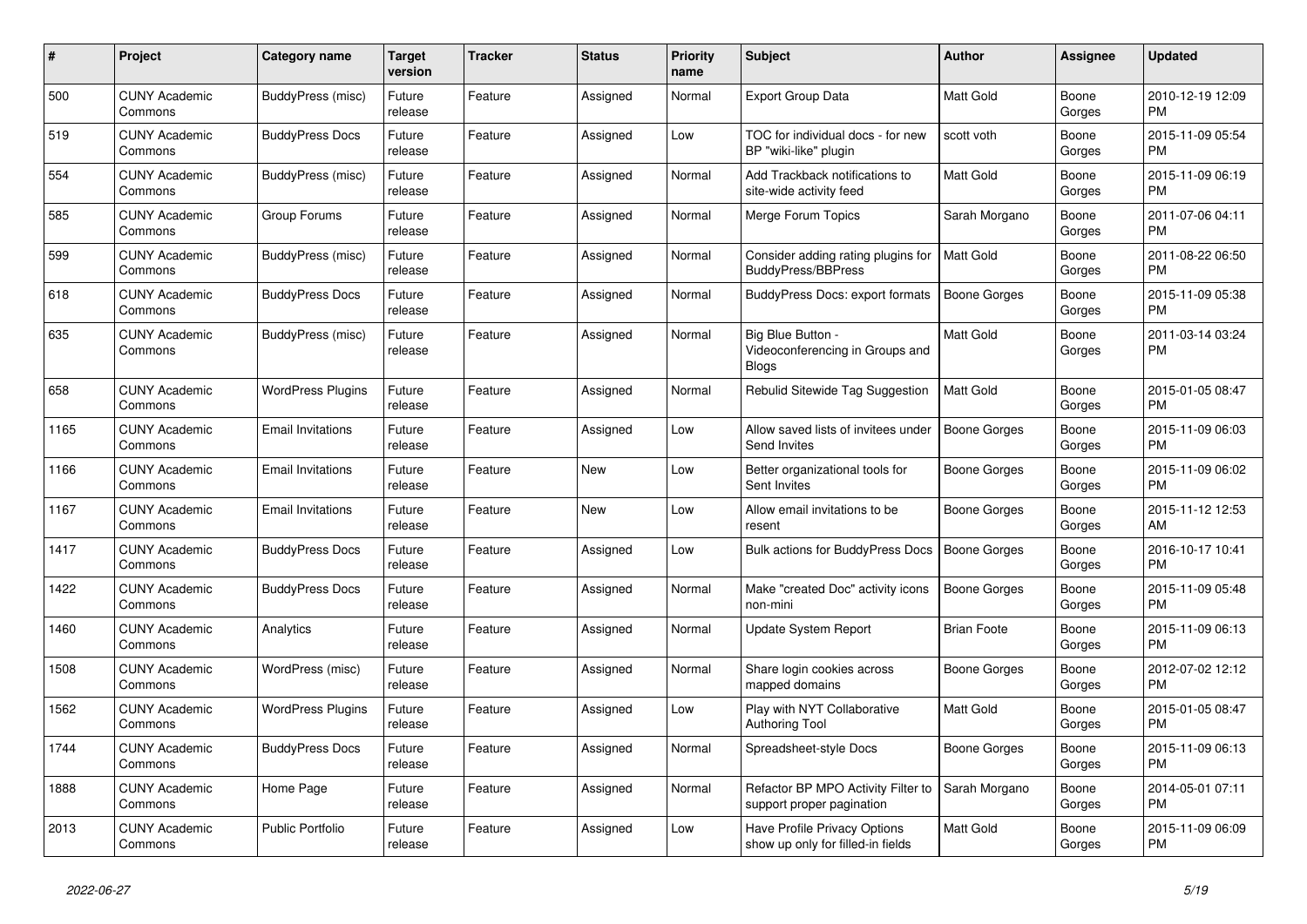| #    | Project                         | <b>Category name</b>     | <b>Target</b><br>version | <b>Tracker</b> | <b>Status</b> | <b>Priority</b><br>name | <b>Subject</b>                                                                 | <b>Author</b>    | Assignee        | <b>Updated</b>                |
|------|---------------------------------|--------------------------|--------------------------|----------------|---------------|-------------------------|--------------------------------------------------------------------------------|------------------|-----------------|-------------------------------|
| 2223 | <b>CUNY Academic</b><br>Commons | <b>WordPress Plugins</b> | Future<br>release        | Feature        | Assigned      | Low                     | Add Participad to the CUNY<br><b>Academic Commons</b>                          | <b>Matt Gold</b> | Boone<br>Gorges | 2014-09-17 10:03<br><b>PM</b> |
| 2325 | <b>CUNY Academic</b><br>Commons | BuddyPress (misc)        | Future<br>release        | Feature        | Assigned      | Low                     | Profile should have separate<br>fields for first/last names                    | local admin      | Boone<br>Gorges | 2015-11-09 06:09<br><b>PM</b> |
| 2523 | <b>CUNY Academic</b><br>Commons | <b>BuddyPress Docs</b>   | Future<br>release        | Feature        | Assigned      | Normal                  | Allow Users to Upload Images to<br><b>BP</b> Docs                              | <b>Matt Gold</b> | Boone<br>Gorges | 2015-11-09 06:14<br><b>PM</b> |
| 2610 | <b>CUNY Academic</b><br>Commons | Group Invitations        | Future<br>release        | Feature        | Assigned      | Low                     | Request: Custom invitation<br>message to group invites                         | local admin      | Boone<br>Gorges | 2015-11-09 06:13<br><b>PM</b> |
| 2753 | <b>CUNY Academic</b><br>Commons | <b>Public Portfolio</b>  | Future<br>release        | Feature        | <b>New</b>    | Normal                  | Create actual actual tagification in<br>academic interests and other<br>fields | Micki Kaufman    | Boone<br>Gorges | 2015-01-05 08:52<br><b>PM</b> |
| 3002 | <b>CUNY Academic</b><br>Commons | Search                   | Future<br>release        | Feature        | Assigned      | Normal                  | Overhaul CAC search by using<br>external search appliance                      | Boone Gorges     | Boone<br>Gorges | 2020-07-15 03:05<br><b>PM</b> |
| 3042 | <b>CUNY Academic</b><br>Commons | <b>Public Portfolio</b>  | Future<br>release        | Feature        | Assigned      | Normal                  | Browsing member interests                                                      | Matt Gold        | Boone<br>Gorges | 2015-03-21 09:04<br><b>PM</b> |
| 3048 | <b>CUNY Academic</b><br>Commons | <b>Public Portfolio</b>  | Future<br>release        | Feature        | New           | Low                     | Images for rich text profile fields                                            | Boone Gorges     | Boone<br>Gorges | 2014-02-19 12:56<br><b>PM</b> |
| 3080 | <b>CUNY Academic</b><br>Commons | <b>Group Files</b>       | Future<br>release        | Feature        | Assigned      | Low                     | Create a system to keep track of<br>file changes                               | Matt Gold        | Boone<br>Gorges | 2014-02-26 10:04<br><b>PM</b> |
| 3193 | <b>CUNY Academic</b><br>Commons | Group Forums             | Future<br>release        | Feature        | Assigned      | Normal                  | bbPress 2.x dynamic roles and<br><b>RBE</b>                                    | Boone Gorges     | Boone<br>Gorges | 2014-09-30 01:30<br><b>PM</b> |
| 3220 | <b>CUNY Academic</b><br>Commons | <b>Public Portfolio</b>  | Future<br>release        | Feature        | Assigned      | Normal                  | Add indent/outdent option to<br>Formatting Buttons on Profile<br>Page          | Matt Gold        | Boone<br>Gorges | 2014-05-21 10:39<br><b>PM</b> |
| 3308 | <b>CUNY Academic</b><br>Commons | Group Invitations        | Future<br>release        | Feature        | Assigned      | Normal                  | Allow members to rescind group<br>invitations                                  | Matt Gold        | Boone<br>Gorges | 2015-04-01 08:53<br><b>PM</b> |
| 3475 | <b>CUNY Academic</b><br>Commons | Events                   | Future<br>release        | Feature        | Assigned      | Normal                  | Request to add plugin to<br>streamline room<br>booking/appointment booking     | Naomi Barrettara | Boone<br>Gorges | 2014-12-01 05:14<br><b>PM</b> |
| 3580 | <b>CUNY Academic</b><br>Commons | Group Blogs              | Future<br>release        | Feature        | <b>New</b>    | Normal                  | Multiple blogs per group                                                       | Boone Gorges     | Boone<br>Gorges | 2018-02-20 02:02<br><b>PM</b> |
| 3759 | <b>CUNY Academic</b><br>Commons | WordPress (misc)         | Future<br>release        | Feature        | Assigned      | Normal                  | Review Interface for Adding Users   Matt Gold<br>to Bloas                      |                  | Boone<br>Gorges | 2015-03-24 05:52<br><b>PM</b> |
| 3768 | <b>CUNY Academic</b><br>Commons | Public Portfolio         | Future<br>release        | Feature        | Assigned      | Normal                  | Institutions/Past positions on<br>public portfolios                            | Matt Gold        | Boone<br>Gorges | 2018-04-23 10:44<br>AM        |
| 4053 | <b>CUNY Academic</b><br>Commons | Events                   | Future<br>release        | Feature        | Assigned      | Normal                  | Create new tab for past events                                                 | Matt Gold        | Boone<br>Gorges | 2015-05-12 02:10<br><b>PM</b> |
| 4238 | <b>CUNY Academic</b><br>Commons | Events                   | Future<br>release        | Feature        | Assigned      | Normal                  | Copy Events to Other Groups?                                                   | Matt Gold        | Boone<br>Gorges | 2015-07-02 10:08<br>AM        |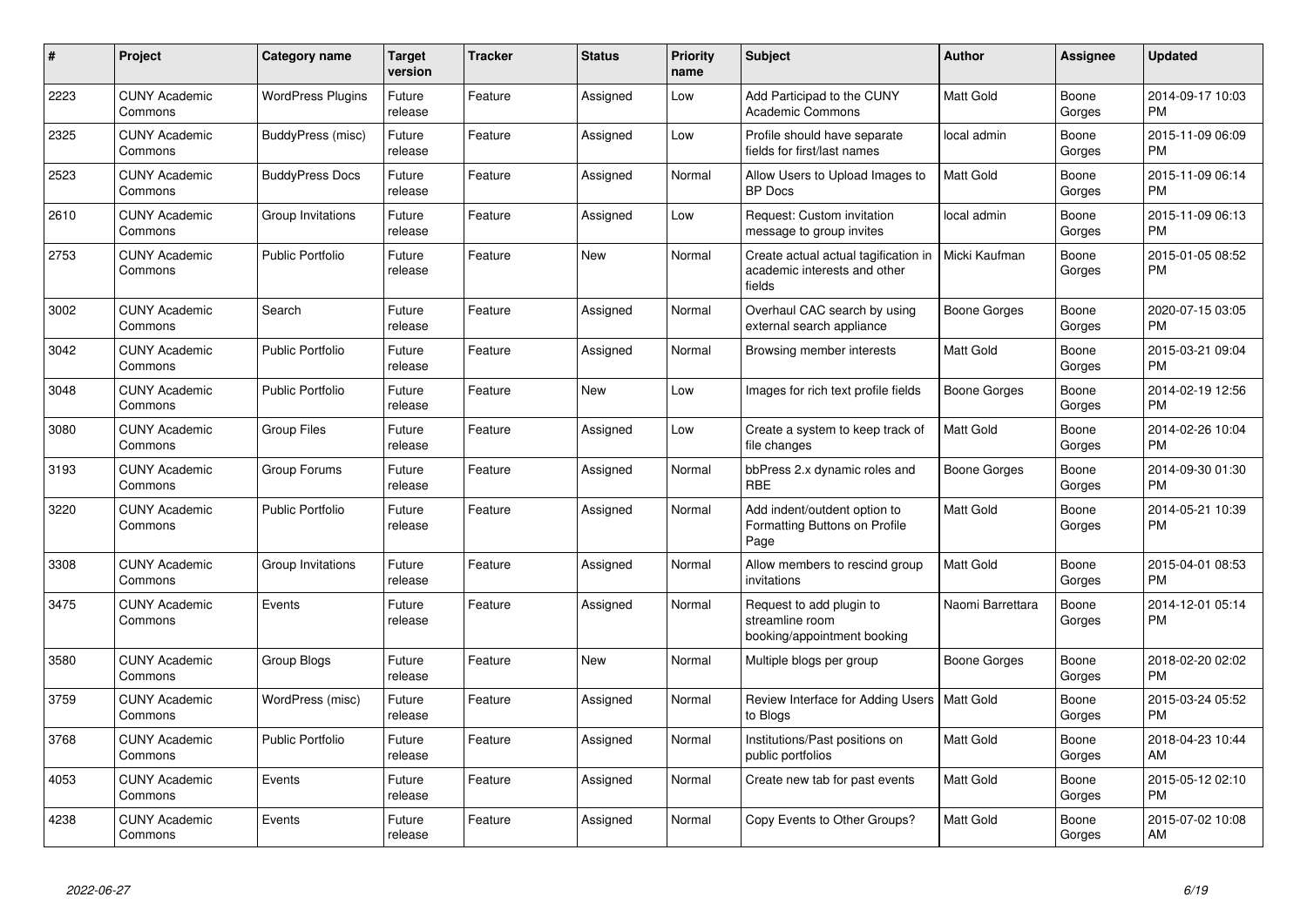| #    | Project                         | <b>Category name</b>   | <b>Target</b><br>version | <b>Tracker</b> | <b>Status</b>        | <b>Priority</b><br>name | <b>Subject</b>                                                                                  | Author                  | <b>Assignee</b> | <b>Updated</b>                |
|------|---------------------------------|------------------------|--------------------------|----------------|----------------------|-------------------------|-------------------------------------------------------------------------------------------------|-------------------------|-----------------|-------------------------------|
| 4481 | <b>CUNY Academic</b><br>Commons | Events                 | Future<br>release        | Feature        | <b>New</b>           | Normal                  | Group admins/mods should have<br>the ability to unlink an event from<br>the group               | <b>Boone Gorges</b>     | Boone<br>Gorges | 2017-04-24 03:53<br><b>PM</b> |
| 4592 | <b>CUNY Academic</b><br>Commons | Events                 | Future<br>release        | Design/UX      | New                  | Normal                  | Event Creation - Venue Dropdown<br>Slow                                                         | Samantha Raddatz        | Boone<br>Gorges | 2015-09-14 04:56<br><b>PM</b> |
| 4903 | <b>CUNY Academic</b><br>Commons | Events                 | Future<br>release        | Design/UX      | Assigned             | Normal                  | Improving visual appearance of<br>event calendars                                               | <b>Matt Gold</b>        | Boone<br>Gorges | 2016-10-13 11:51<br>AM        |
| 4980 | <b>CUNY Academic</b><br>Commons | Home Page              | Future<br>release        | Feature        | Assigned             | Normal                  | CAC Featured Content -- Adding<br>Randomization                                                 | Matt Gold               | Boone<br>Gorges | 2016-12-12 03:01<br><b>PM</b> |
| 5052 | <b>CUNY Academic</b><br>Commons | Social Paper           | Future<br>release        | Feature        | <b>New</b>           | Low                     | Sentence by sentence or line by<br>line comments (SP suggestion #3)                             | Marilyn Weber           | Boone<br>Gorges | 2016-02-11 10:24<br><b>PM</b> |
| 5182 | <b>CUNY Academic</b><br>Commons | Social Paper           | Future<br>release        | Design/UX      | <b>New</b>           | Normal                  | "Publishing" a private paper on<br>social paper?                                                | Raffi<br>Khatchadourian | Boone<br>Gorges | 2016-10-13 04:12<br><b>PM</b> |
| 5234 | <b>CUNY Academic</b><br>Commons | Membership             | Future<br>release        | Feature        | Assigned             | Normal                  | Write Unconfirmed patch for WP                                                                  | Boone Gorges            | Boone<br>Gorges | 2016-10-24 11:18<br>AM        |
| 5696 | <b>CUNY Academic</b><br>Commons | Events                 | Future<br>release        | Feature        | Assigned             | Normal                  | Events Calendar - display options<br>/ calendar aggregation                                     | <b>Matt Gold</b>        | Boone<br>Gorges | 2016-10-13 11:44<br>AM        |
| 6014 | <b>CUNY Academic</b><br>Commons | Publicity              | Future<br>release        | Publicity      | Reporter<br>Feedback | Normal                  | Google search listing                                                                           | Matt Gold               | Boone<br>Gorges | 2016-09-21 03:48<br><b>PM</b> |
| 6389 | <b>CUNY Academic</b><br>Commons | <b>BuddyPress Docs</b> | Future<br>release        | Feature        | New                  | Low                     | Make Discussion Area Visible<br>When Editing a Doc                                              | Luke Waltzer            | Boone<br>Gorges | 2016-10-21 04:16<br><b>PM</b> |
| 7022 | <b>CUNY Academic</b><br>Commons | Announcements          | Future<br>release        | <b>Bug</b>     | <b>New</b>           | Normal                  | Sitewide announcements should<br>be displayed on, and dismissable<br>from, mapped domains       | <b>Boone Gorges</b>     | Boone<br>Gorges | 2018-03-22 10:18<br>AM        |
| 7663 | <b>CUNY Academic</b><br>Commons | Social Paper           | Future<br>release        | <b>Bug</b>     | <b>New</b>           | Normal                  | Social Paper notifications not<br>formatted correctly on secondary<br>sites                     | <b>Boone Gorges</b>     | Boone<br>Gorges | 2018-04-16 03:52<br><b>PM</b> |
| 7981 | <b>CUNY Academic</b><br>Commons | Social Paper           | Future<br>release        | Bug            | <b>New</b>           | Normal                  | Social Paper comments should<br>not go to spam                                                  | Luke Waltzer            | Boone<br>Gorges | 2018-04-16 03:52<br><b>PM</b> |
| 8675 | <b>CUNY Academic</b><br>Commons | <b>User Onboarding</b> | Future<br>release        | <b>Bug</b>     | Reporter<br>Feedback | Low                     | Add new User search screen calls<br>for the input of email address but<br>doesn't work with one | Paul Hebert             | Boone<br>Gorges | 2017-10-11 11:17<br>AM        |
| 8756 | <b>CUNY Academic</b><br>Commons | Group Blogs            | Future<br>release        | Feature        | Hold                 | Normal                  | Connect multiple blogs to one<br>group?                                                         | <b>Matt Gold</b>        | Boone<br>Gorges | 2017-09-30 10:42<br>AM        |
| 8835 | <b>CUNY Academic</b><br>Commons | Blogs (BuddyPress)     | Future<br>release        | Feature        | New                  | Normal                  | Extend cuny is shortlinks to sites                                                              | Luke Waltzer            | Boone<br>Gorges | 2022-04-26 11:59<br>AM        |
| 8836 | <b>CUNY Academic</b><br>Commons | Blogs (BuddyPress)     | Future<br>release        | Feature        | Assigned             | Normal                  | Redesign site launch process                                                                    | Matt Gold               | Boone<br>Gorges | 2019-10-03 02:49<br><b>PM</b> |
| 8900 | <b>CUNY Academic</b><br>Commons | Accessibility          | Future<br>release        | Feature        | Assigned             | Normal                  | Look into tools to enforce<br>accessibility in WP environment                                   | Matt Gold               | Boone<br>Gorges | 2022-04-26 11:59<br>AM        |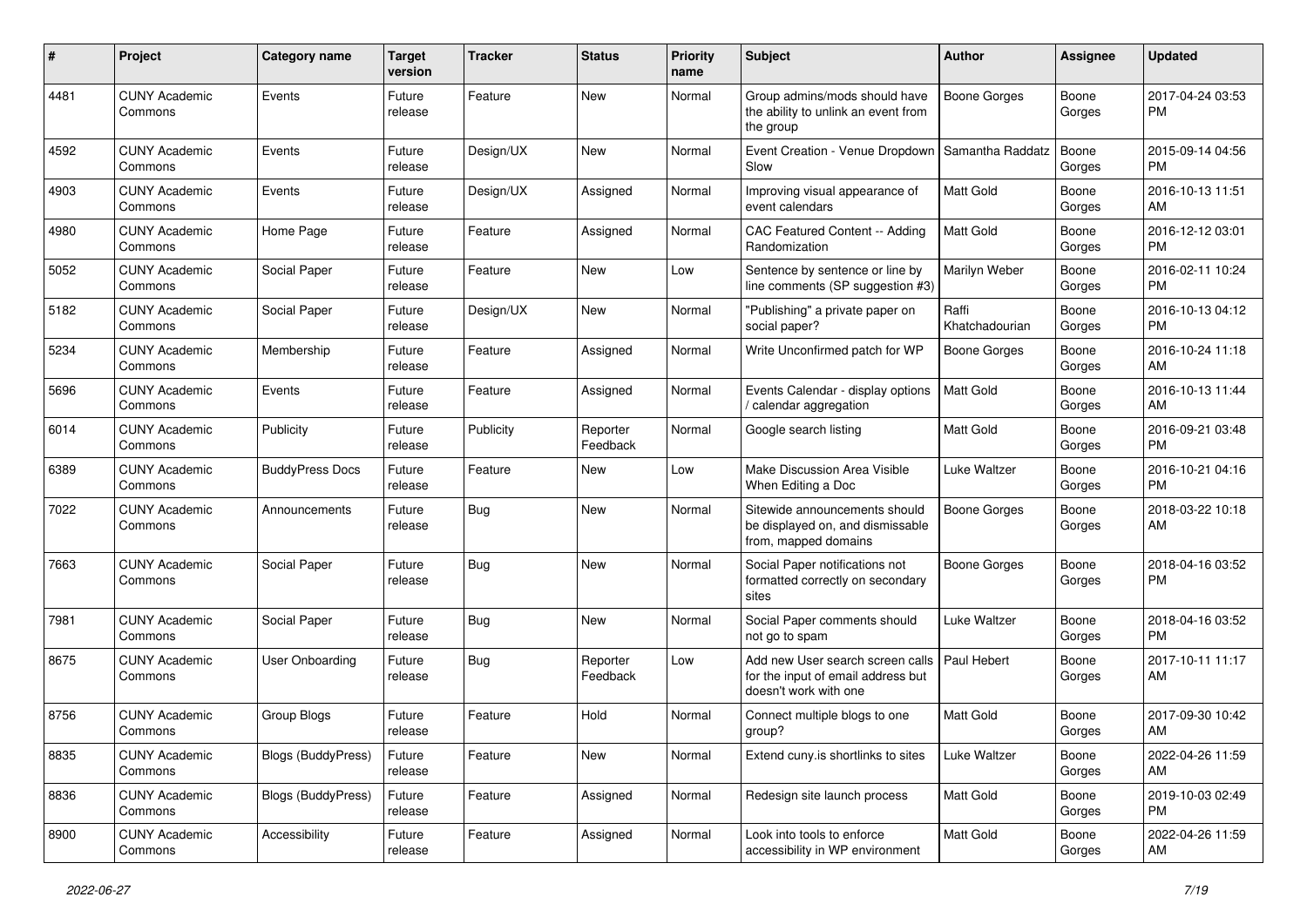| #     | Project                         | <b>Category name</b>       | <b>Target</b><br>version | <b>Tracker</b> | <b>Status</b>        | <b>Priority</b><br>name | <b>Subject</b>                                                                             | <b>Author</b>       | <b>Assignee</b> | <b>Updated</b>                |
|-------|---------------------------------|----------------------------|--------------------------|----------------|----------------------|-------------------------|--------------------------------------------------------------------------------------------|---------------------|-----------------|-------------------------------|
| 8901  | <b>CUNY Academic</b><br>Commons | Accessibility              | Future<br>release        | Feature        | Assigned             | Normal                  | Theme analysis for accessibility                                                           | <b>Matt Gold</b>    | Boone<br>Gorges | 2022-04-26 11:59<br>AM        |
| 9207  | <b>CUNY Academic</b><br>Commons |                            | Future<br>release        | Support        | Reporter<br>Feedback | Normal                  | display dashboards made in<br>Tableau?                                                     | Marilyn Weber       | Boone<br>Gorges | 2018-04-10 10:42<br>AM        |
| 9211  | <b>CUNY Academic</b><br>Commons | <b>WordPress Plugins</b>   | Future<br>release        | Support        | Reporter<br>Feedback | Normal                  | Auto-Role Setting in Forum Plugin<br>Causing Some Confusion                                | Luke Waltzer        | Boone<br>Gorges | 2018-03-13 11:44<br>AM        |
| 9289  | <b>CUNY Academic</b><br>Commons | <b>WordPress Plugins</b>   | Future<br>release        | Bug            | Reporter<br>Feedback | Normal                  | Email Users Plugin                                                                         | Laurie Hurson       | Boone<br>Gorges | 2018-10-24 12:34<br><b>PM</b> |
| 9895  | <b>CUNY Academic</b><br>Commons | Onboarding                 | Future<br>release        | Feature        | Assigned             | Normal                  | Add "Accept Invitation"<br>link/button/function to Group<br>and/or Site invitation emails? | Luke Waltzer        | Boone<br>Gorges | 2018-06-07 12:42<br><b>PM</b> |
| 9926  | <b>CUNY Academic</b><br>Commons | <b>WordPress Plugins</b>   | Future<br>release        | Bug            | <b>New</b>           | Normal                  | twitter-mentions-as-comments<br>cron jobs can run long                                     | Boone Gorges        | Boone<br>Gorges | 2018-10-24 12:34<br><b>PM</b> |
| 9947  | <b>CUNY Academic</b><br>Commons | <b>WordPress Plugins</b>   | Future<br>release        | Feature        | Reporter<br>Feedback | Normal                  | Install H5P quiz plugin                                                                    | <b>Matt Gold</b>    | Boone<br>Gorges | 2018-09-11 11:01<br>AM        |
| 10226 | <b>CUNY Academic</b><br>Commons | Courses                    | Future<br>release        | Feature        | <b>New</b>           | Normal                  | Add "My Courses" to drop down<br>list                                                      | scott voth          | Boone<br>Gorges | 2021-11-19 12:42<br><b>PM</b> |
| 10368 | <b>CUNY Academic</b><br>Commons |                            | Future<br>release        | Feature        | Assigned             | Normal                  | Use ORCID data to populate<br>academic profile page                                        | Stephen Francoeur   | Boone<br>Gorges | 2018-09-25 01:53<br><b>PM</b> |
| 11531 | <b>CUNY Academic</b><br>Commons | Events                     | Future<br>release        | Feature        | <b>New</b>           | Normal                  | Main Events calendar should<br>include non-public events that<br>user has access to        | scott voth          | Boone<br>Gorges | 2019-06-11 10:00<br>AM        |
| 11945 | <b>CUNY Academic</b><br>Commons | Reckoning                  | Future<br>release        | Feature        | Reporter<br>Feedback | Normal                  | Add Comments bubble to<br>Reckoning views                                                  | Boone Gorges        | Boone<br>Gorges | 2019-11-12 05:14<br><b>PM</b> |
| 12042 | <b>CUNY Academic</b><br>Commons | <b>Email Notifications</b> | Future<br>release        | Feature        | <b>New</b>           | Normal                  | Improved error logging for BPGES   Boone Gorges<br>send queue                              |                     | Boone<br>Gorges | 2021-11-19 12:25<br><b>PM</b> |
| 12091 | <b>CUNY Academic</b><br>Commons | <b>Group Files</b>         | Future<br>release        | Feature        | <b>New</b>           | Normal                  | Improved pre-upload file<br>validation for bp-group-documents                              | <b>Boone Gorges</b> | Boone<br>Gorges | 2019-11-14 01:21<br><b>PM</b> |
| 13370 | <b>CUNY Academic</b><br>Commons | Group Library              | Future<br>release        | Feature        | <b>New</b>           | Normal                  | Library bulk deletion and folder<br>editing                                                | Colin McDonald      | Boone<br>Gorges | 2020-10-13 10:41<br>AM        |
| 13466 | <b>CUNY Academic</b><br>Commons | Cavalcade                  | Future<br>release        | Feature        | <b>New</b>           | Normal                  | Automated cleanup for duplicate<br>Cavalcade tasks                                         | <b>Boone Gorges</b> | Boone<br>Gorges | 2020-10-13 05:24<br><b>PM</b> |
| 13835 | <b>CUNY Academic</b><br>Commons | WordPress (misc)           | Future<br>release        | Feature        | <b>New</b>           | Normal                  | Allow OneSearch widget to have<br>'CUNY' as campus                                         | <b>Boone Gorges</b> | Boone<br>Gorges | 2021-11-19 12:39<br><b>PM</b> |
| 14113 | <b>CUNY Academic</b><br>Commons | WordPress (misc)           | Future<br>release        | <b>Bug</b>     | Hold                 | Normal                  | Block Editor Not Working on this<br>page - Json error                                      | scott voth          | Boone<br>Gorges | 2021-03-05 11:01<br>AM        |
| 14184 | <b>CUNY Academic</b><br>Commons | <b>Public Portfolio</b>    | Future<br>release        | Feature        | <b>New</b>           | Normal                  | Centralized mechanism for storing<br>Campus affiliations                                   | Boone Gorges        | Boone<br>Gorges | 2022-01-04 11:35<br>AM        |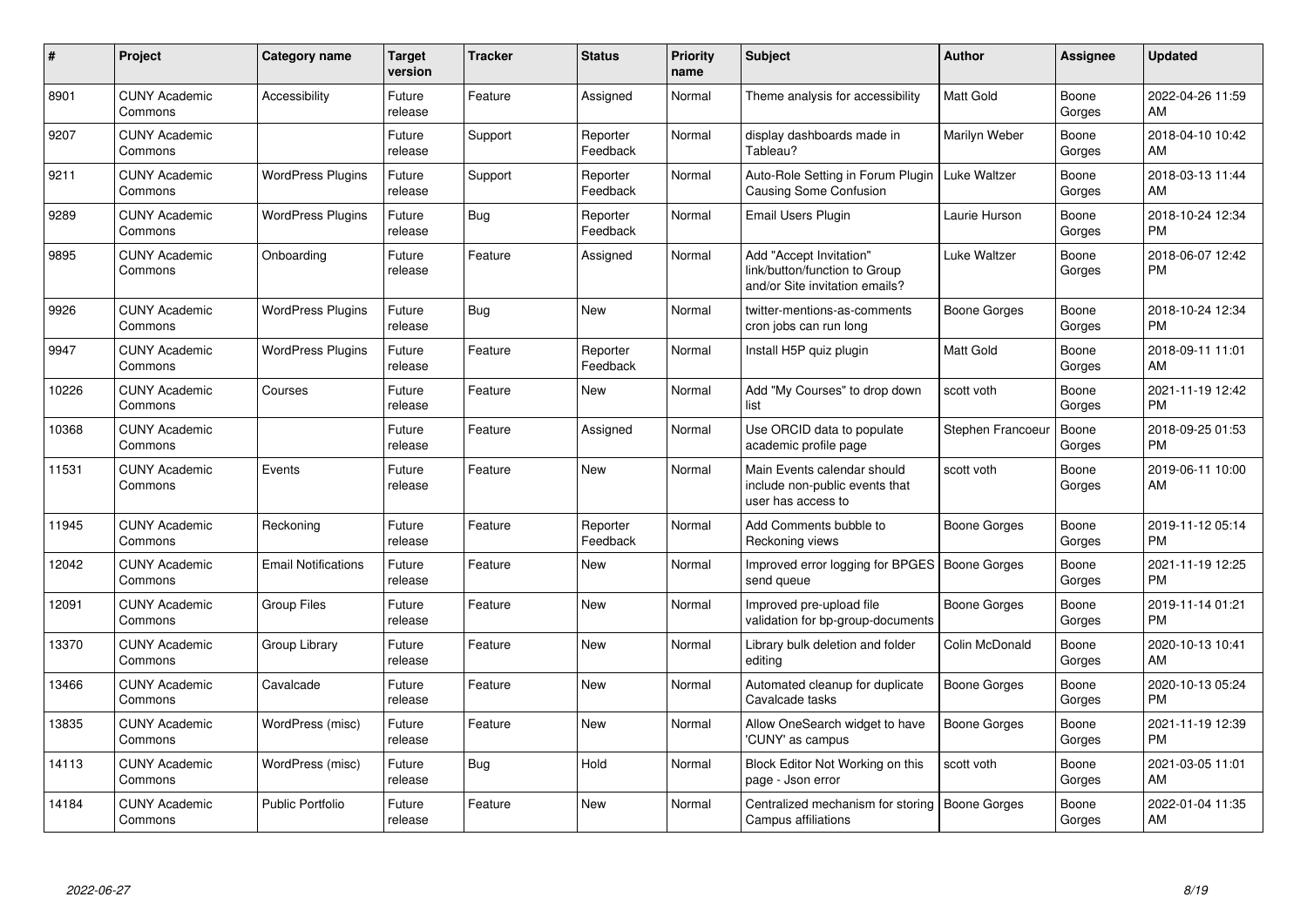| $\#$  | Project                         | <b>Category name</b>       | <b>Target</b><br>version | <b>Tracker</b> | <b>Status</b>        | <b>Priority</b><br>name | <b>Subject</b>                                                                                | <b>Author</b>       | <b>Assignee</b>    | <b>Updated</b>                |
|-------|---------------------------------|----------------------------|--------------------------|----------------|----------------------|-------------------------|-----------------------------------------------------------------------------------------------|---------------------|--------------------|-------------------------------|
| 14309 | <b>CUNY Academic</b><br>Commons | Group Library              | Future<br>release        | Feature        | <b>New</b>           | Normal                  | Better handling of<br>bp group document file<br>download attempts when file is<br>not present | <b>Boone Gorges</b> | Boone<br>Gorges    | 2021-11-19 12:28<br><b>PM</b> |
| 14987 | <b>CUNY Academic</b><br>Commons | <b>WordPress Plugins</b>   | Future<br>release        | Bug            | <b>New</b>           | Normal                  | Elementor update causes<br>database freeze-up                                                 | Boone Gorges        | Boone<br>Gorges    | 2021-11-29 12:02<br><b>PM</b> |
| 15604 | <b>CUNY Academic</b><br>Commons | <b>Email Notifications</b> | Future<br>release        | Feature        | Assigned             | Normal                  | Restructure Commons Group<br><b>Digest Email Messages</b>                                     | Matt Gold           | Boone<br>Gorges    | 2022-05-26 10:45<br>AM        |
| 16092 | <b>CUNY Academic</b><br>Commons |                            | Future<br>release        | Feature        | Hold                 | Normal                  | Don't show main site in Site<br>search results                                                | Boone Gorges        | Boone<br>Gorges    | 2022-05-17 03:12<br><b>PM</b> |
| 365   | <b>CUNY Academic</b><br>Commons | WordPress (misc)           | Future<br>release        | Feature        | Assigned             | Normal                  | <b>Create Mouseover Tooltips</b><br>throughout Site                                           | Matt Gold           | Chris Stein        | 2015-11-09 06:18<br><b>PM</b> |
| 860   | <b>CUNY Academic</b><br>Commons | Design                     | Future<br>release        | Design/UX      | Assigned             | Normal                  | <b>Standardize Button Treatment</b><br>Across the Commons                                     | Chris Stein         | Chris Stein        | 2014-05-01 09:45<br>AM        |
| 1544  | <b>CUNY Academic</b><br>Commons | Groups (misc)              | Future<br>release        | Feature        | Reporter<br>Feedback | Normal                  | Group Filtering and Sorting                                                                   | Matt Gold           | <b>Chris Stein</b> | 2019-03-01 02:25<br><b>PM</b> |
| 2754  | <b>CUNY Academic</b><br>Commons | Design                     | Future<br>release        | Feature        | Assigned             | Normal                  | Determine strategy for CAC logo<br>handling in top header                                     | Micki Kaufman       | Chris Stein        | 2015-01-05 08:53<br><b>PM</b> |
| 2832  | <b>CUNY Academic</b><br>Commons | <b>Public Portfolio</b>    | Future<br>release        | Feature        | Assigned             | Normal                  | Improve interface for (not)<br>auto-linking profile fields                                    | Boone Gorges        | Chris Stein        | 2015-01-05 08:52<br><b>PM</b> |
| 2881  | <b>CUNY Academic</b><br>Commons | <b>Public Portfolio</b>    | Future<br>release        | Feature        | Assigned             | Normal                  | Redesign the UX for Profiles                                                                  | Chris Stein         | Chris Stein        | 2016-10-13 12:45<br><b>PM</b> |
| 3059  | <b>CUNY Academic</b><br>Commons | Group Forums               | Future<br>release        | Design/UX      | <b>New</b>           | Normal                  | Forum Post Permissable Content<br><b>Explanatory Text</b>                                     | Chris Stein         | Chris Stein        | 2015-04-02 11:27<br>AM        |
| 3330  | <b>CUNY Academic</b><br>Commons | My Commons                 | Future<br>release        | Feature        | Assigned             | Normal                  | 'Commons Information" tool                                                                    | Boone Gorges        | <b>Chris Stein</b> | 2014-09-22 08:46<br>PM        |
| 3354  | <b>CUNY Academic</b><br>Commons | Group Files                | Future<br>release        | Feature        | Assigned             | Low                     | Allow Group Download of Multiple<br><b>Selected Files</b>                                     | Matt Gold           | Chris Stein        | 2014-08-01 08:50<br>AM        |
| 3770  | <b>CUNY Academic</b><br>Commons | <b>Public Portfolio</b>    | Future<br>release        | Feature        | Assigned             | Normal                  | Improve Layout/Formatting of<br>Positions Area on Public<br>Portfolios                        | Matt Gold           | Chris Stein        | 2015-04-01 09:17<br><b>PM</b> |
| 5827  | <b>CUNY Academic</b><br>Commons | <b>Public Portfolio</b>    | Future<br>release        | <b>Bug</b>     | Assigned             | Normal                  | Academic Interests square<br>bracket links not working                                        | scott voth          | Chris Stein        | 2016-08-11 11:59<br><b>PM</b> |
| 9028  | <b>CUNY Academic</b><br>Commons | Onboarding                 | Future<br>release        | Feature        | Assigned             | Normal                  | suggest groups to new members<br>during the registration process                              | Matt Gold           | Chris Stein        | 2018-10-24 12:34<br><b>PM</b> |
| 10354 | <b>CUNY Academic</b><br>Commons | <b>Public Portfolio</b>    | Future<br>release        | Feature        | New                  | Normal                  | Opt out of Having a Profile Page                                                              | scott voth          | Chris Stein        | 2020-05-12 10:43<br>AM        |
| 8078  | <b>CUNY Academic</b><br>Commons | <b>WordPress Plugins</b>   | Future<br>release        | System Upgrade | Assigned             | Normal                  | <b>CommentPress Updates</b>                                                                   | Margaret Galvan     | Christian<br>Wach  | 2017-05-08 03:49<br><b>PM</b> |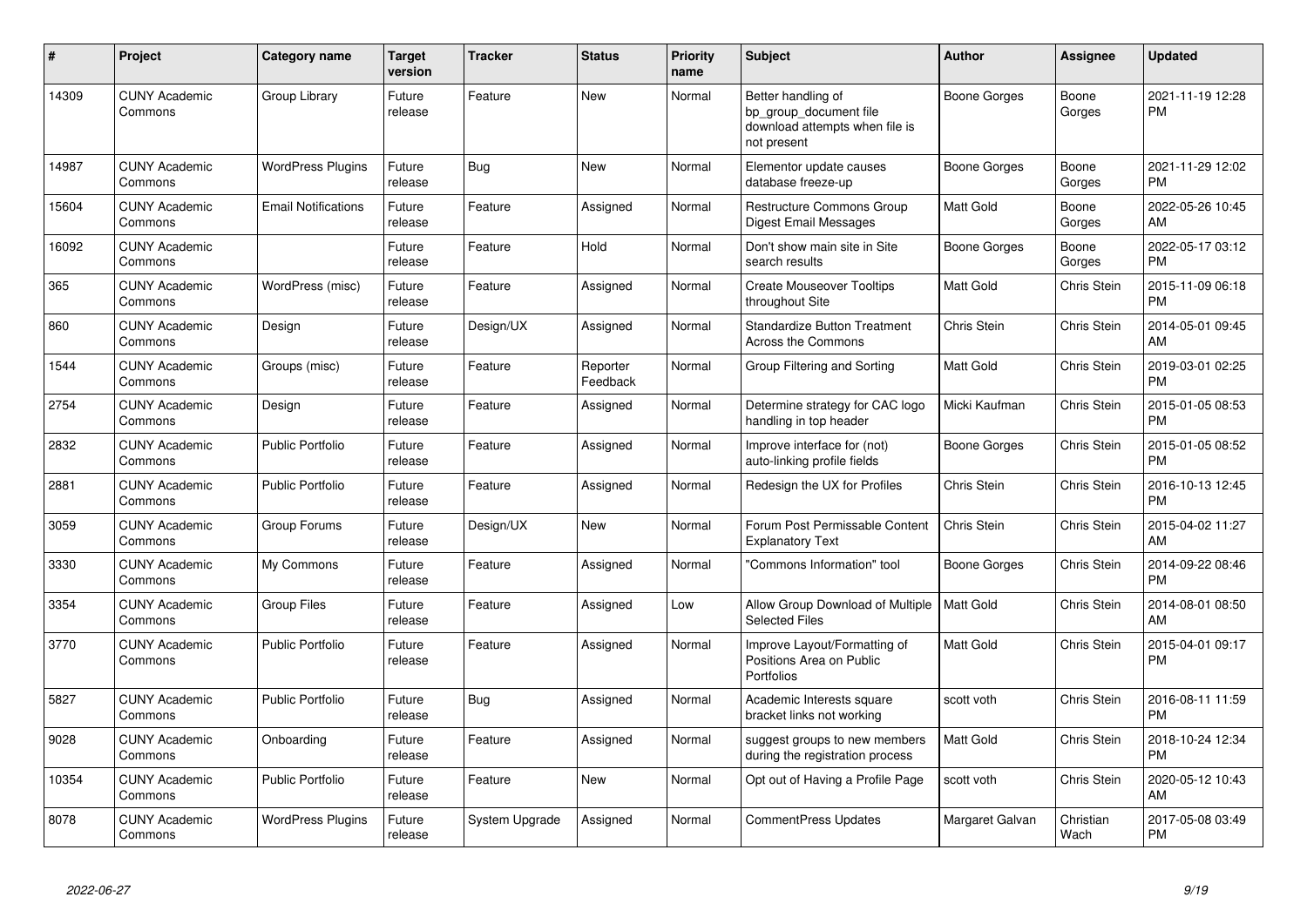| $\#$  | Project                         | <b>Category name</b>     | <b>Target</b><br>version | <b>Tracker</b> | <b>Status</b>        | <b>Priority</b><br>name | <b>Subject</b>                                            | Author                  | <b>Assignee</b>     | <b>Updated</b>                |
|-------|---------------------------------|--------------------------|--------------------------|----------------|----------------------|-------------------------|-----------------------------------------------------------|-------------------------|---------------------|-------------------------------|
| 13199 | <b>CUNY Academic</b><br>Commons | Group Forums             | Future<br>release        | Feature        | <b>New</b>           | Normal                  | Favoring Groups over bbPress<br>plugin                    | Colin McDonald          | Colin<br>McDonald   | 2021-11-19 12:28<br><b>PM</b> |
| 4438  | <b>CUNY Academic</b><br>Commons | Events                   | Future<br>release        | Bug            | Assigned             | Normal                  | Events Calendar - Export<br><b>Recurring Events</b>       | scott voth              | Daniel Jones        | 2016-05-23 04:25<br><b>PM</b> |
| 5268  | <b>CUNY Academic</b><br>Commons | Group Forums             | Future<br>release        | <b>Bug</b>     | Assigned             | Normal                  | Long-time to post to multiple<br>groups                   | Luke Waltzer            | Daniel Jones        | 2016-09-07 06:31<br><b>PM</b> |
| 412   | <b>CUNY Academic</b><br>Commons | <b>WordPress Themes</b>  | Future<br>release        | Feature        | Assigned             | Normal                  | <b>Featured Themes</b>                                    | <b>Matt Gold</b>        | Dominic<br>Giglio   | 2015-01-05 08:44<br><b>PM</b> |
| 940   | <b>CUNY Academic</b><br>Commons | Redmine                  | Future<br>release        | Feature        | Assigned             | Low                     | Communication with users after<br>releases                | <b>Matt Gold</b>        | Dominic<br>Giglio   | 2012-09-09 04:36<br><b>PM</b> |
| 1983  | <b>CUNY Academic</b><br>Commons | Home Page                | Future<br>release        | Feature        | Assigned             | Low                     | Media Library integration with<br>Featured Content plugin | Boone Gorges            | Dominic<br>Giglio   | 2014-03-17 10:34<br>AM        |
| 2167  | <b>CUNY Academic</b><br>Commons | WordPress (misc)         | Future<br>release        | Bug            | Assigned             | Normal                  | <b>CAC-Livestream Plugin Issues</b>                       | Michael Smith           | Dominic<br>Giglio   | 2015-01-02 03:06<br><b>PM</b> |
| 9835  | <b>CUNY Academic</b><br>Commons | Group Forums             | Future<br>release        | <b>Bug</b>     | Assigned             | Normal                  | add a "like" function?                                    | Marilyn Weber           | <b>Erik Trainer</b> | 2018-06-05 01:49<br><b>PM</b> |
| 13331 | <b>CUNY Academic</b><br>Commons | Site cloning             | Future<br>release        | <b>Bug</b>     | <b>New</b>           | Normal                  | Combine Site Template and<br>Clone operations             | Boone Gorges            | Jeremy Felt         | 2021-11-19 12:39<br><b>PM</b> |
| 12446 | <b>CUNY Academic</b><br>Commons | Groups (misc)            | Future<br>release        | Feature        | Reporter<br>Feedback | Normal                  | Toggle default site to group forum<br>posting             | Laurie Hurson           | Laurie Hurson       | 2020-03-10 11:57<br>AM        |
| 5955  | <b>CUNY Academic</b><br>Commons | Outreach                 | Future<br>release        | Feature        | Assigned             | Normal                  | Create auto-newsletter for<br>commons members             | Matt Gold               | Luke Waltzer        | 2016-08-30 10:34<br>AM        |
| 6078  | <b>CUNY Academic</b><br>Commons | Blogs (BuddyPress)       | Future<br>release        | Feature        | <b>New</b>           | Normal                  | <b>Explore Adding Network Blog</b><br>Metadata Plugin     | Luke Waltzer            | Luke Waltzer        | 2016-10-11 10:29<br><b>PM</b> |
| 8211  | <b>CUNY Academic</b><br>Commons | <b>WordPress Themes</b>  | Future<br>release        | Feature        | New                  | Normal                  | Theme Suggestions: Material<br>Design-Inspired Themes     | Margaret Galvan         | Margaret<br>Galvan  | 2017-08-07 02:48<br><b>PM</b> |
| 370   | <b>CUNY Academic</b><br>Commons | Registration             | Future<br>release        | Feature        | Assigned             | High                    | <b>Guest Accounts</b>                                     | Matt Gold               | Matt Gold           | 2015-04-09 09:33<br><b>PM</b> |
| 3691  | <b>CUNY Academic</b><br>Commons | <b>WordPress Plugins</b> | Future<br>release        | <b>Bug</b>     | <b>New</b>           | Normal                  | <b>WPMU Domain Mapping</b><br>Debugging on cdev           | Raymond Hoh             | Matt Gold           | 2014-12-12 09:04<br>AM        |
| 4225  | <b>CUNY Academic</b><br>Commons | DiRT Integration         | Future<br>release        | Design/UX      | <b>New</b>           | Normal                  | Add information to DIRT page (in<br>Create a Group)       | Samantha Raddatz        | <b>Matt Gold</b>    | 2015-06-26 03:14<br><b>PM</b> |
| 8498  | <b>CUNY Academic</b><br>Commons | WordPress Plugins        | Future<br>release        | Feature        | New                  | Low                     | <b>Gravity Forms Email Users</b>                          | Raffi<br>Khatchadourian | Matt Gold           | 2017-10-13 12:58<br><b>PM</b> |
| 6392  | <b>CUNY Academic</b><br>Commons | Group Forums             | Future<br>release        | Design/UX      | Assigned             | Low                     | Composition/Preview Panes in<br>Forum Posts               | Luke Waltzer            | Paige Dupont        | 2016-10-21 04:26<br><b>PM</b> |
| 7624  | CUNY Academic<br>Commons        | BuddyPress (misc)        | Future<br>release        | Design/UX      | <b>New</b>           | Normal                  | <b>BP Notifications</b>                                   | Luke Waltzer            | Paige Dupont        | 2017-02-08 10:43<br>PM        |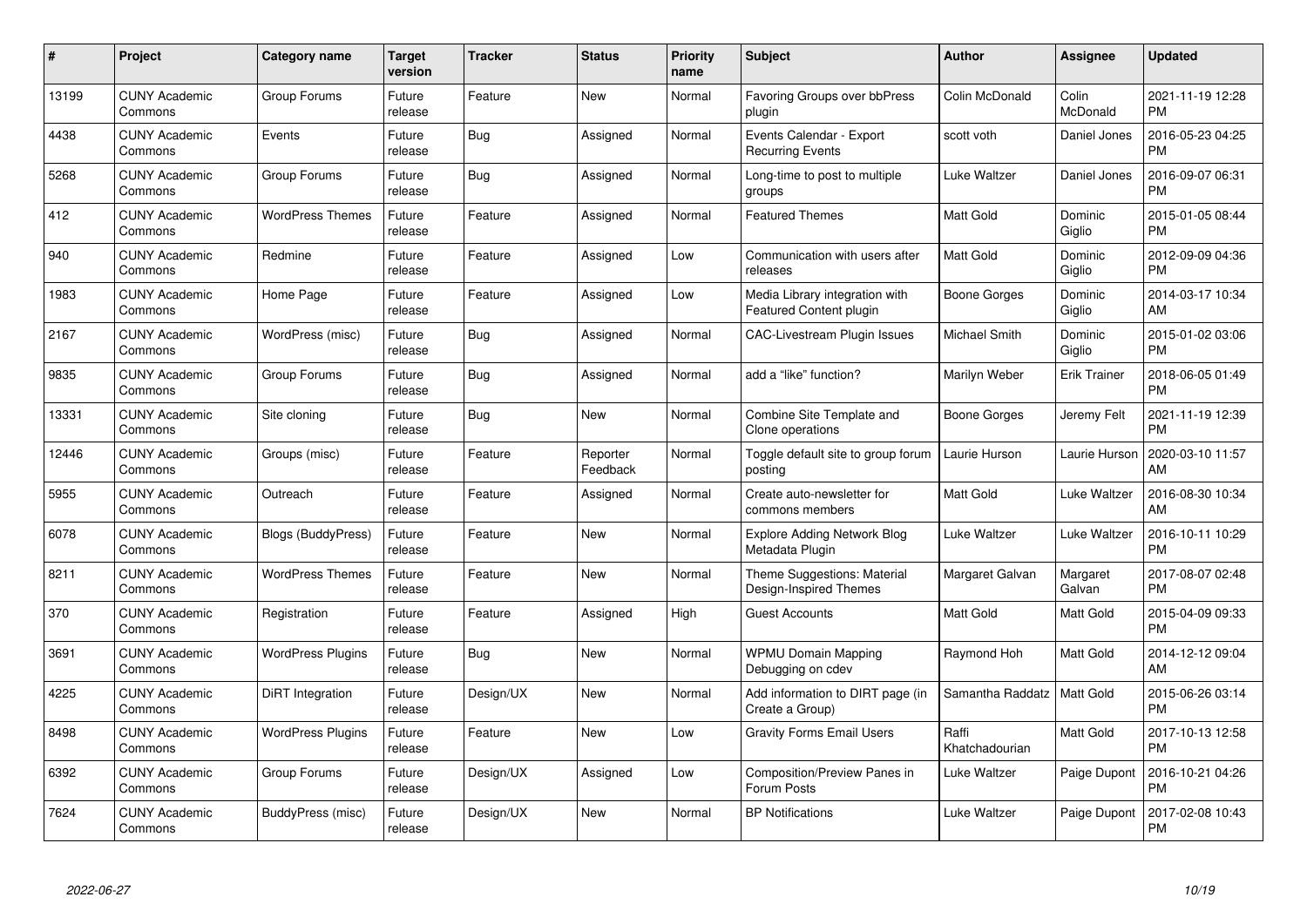| #     | <b>Project</b>                  | <b>Category name</b>       | <b>Target</b><br>version | <b>Tracker</b> | <b>Status</b>        | <b>Priority</b><br>name | <b>Subject</b>                                                                | <b>Author</b>           | <b>Assignee</b>       | <b>Updated</b>                |
|-------|---------------------------------|----------------------------|--------------------------|----------------|----------------------|-------------------------|-------------------------------------------------------------------------------|-------------------------|-----------------------|-------------------------------|
| 333   | <b>CUNY Academic</b><br>Commons | <b>Email Notifications</b> | Future<br>release        | Feature        | Assigned             | Low                     | Delay Forum Notification Email<br>Delivery Until After Editing Period<br>Ends | Matt Gold               | Raymond<br>Hoh        | 2015-11-09 06:01<br><b>PM</b> |
| 1192  | <b>CUNY Academic</b><br>Commons | <b>Group Files</b>         | Future<br>release        | Feature        | Assigned             | Low                     | When posting group files, allow<br>users to add a category without<br>saving  | Matt Gold               | Raymond<br><b>Hoh</b> | 2015-11-09 05:53<br><b>PM</b> |
| 3192  | <b>CUNY Academic</b><br>Commons | Group Forums               | Future<br>release        | Feature        | Assigned             | Normal                  | Customizable forum views for<br>bbPress 2.x group forums                      | Boone Gorges            | Raymond<br>Hoh        | 2015-11-09 12:47<br><b>PM</b> |
| 3492  | <b>CUNY Academic</b><br>Commons | <b>WordPress Themes</b>    | Future<br>release        | Support        | Assigned             | Normal                  | Add CBOX theme to the<br>Commons                                              | scott voth              | Raymond<br>Hoh        | 2014-10-08 05:55<br><b>PM</b> |
| 3517  | <b>CUNY Academic</b><br>Commons | My Commons                 | Future<br>release        | Feature        | Assigned             | Normal                  | Mute/Unmute My Commons<br>updates                                             | Matt Gold               | Raymond<br>Hoh        | 2015-11-09 01:19<br><b>PM</b> |
| 3536  | <b>CUNY Academic</b><br>Commons | My Commons                 | Future<br>release        | Feature        | Assigned             | Normal                  | Infinite Scroll on My Commons<br>page                                         | Matt Gold               | Raymond<br>Hoh        | 2015-04-13 04:42<br><b>PM</b> |
| 3577  | <b>CUNY Academic</b><br>Commons | My Commons                 | Future<br>release        | Design/UX      | Assigned             | Normal                  | Replies to items in My Commons                                                | Matt Gold               | Raymond<br><b>Hoh</b> | 2015-04-09 05:19<br><b>PM</b> |
| 3662  | <b>CUNY Academic</b><br>Commons | <b>SEO</b>                 | Future<br>release        | Feature        | Assigned             | Normal                  | Duplicate Content/SEO/Google<br>issues                                        | Matt Gold               | Raymond<br><b>Hoh</b> | 2015-04-13 04:37<br><b>PM</b> |
| 3939  | <b>CUNY Academic</b><br>Commons | <b>WordPress Plugins</b>   | Future<br>release        | <b>Bug</b>     | Hold                 | Normal                  | Activity stream support for<br>Co-Authors Plus plugin                         | Raymond Hoh             | Raymond<br><b>Hoh</b> | 2015-11-09 06:13<br><b>PM</b> |
| 4388  | <b>CUNY Academic</b><br>Commons | WordPress (misc)           | Future<br>release        | Bug            | Assigned             | Normal                  | Repeated request for<br>authentication.                                       | Alice.Lynn<br>McMichael | Raymond<br>Hoh        | 2015-08-11 07:35<br><b>PM</b> |
| 4535  | <b>CUNY Academic</b><br>Commons | My Commons                 | Future<br>release        | Bug            | New                  | Low                     | My Commons filter issue                                                       | scott voth              | Raymond<br>Hoh        | 2015-09-01 11:17<br>AM        |
| 5016  | <b>CUNY Academic</b><br>Commons | Events                     | Future<br>release        | Feature        | Assigned             | Low                     | Allow comments to be posted on<br>events                                      | Matt Gold               | Raymond<br>Hoh        | 2019-03-01 02:23<br><b>PM</b> |
| 5282  | <b>CUNY Academic</b><br>Commons | Social Paper               | Future<br>release        | <b>Bug</b>     | <b>New</b>           | Normal                  | Replying via email directs to<br>paper but not individual comment.            | Marilyn Weber           | Raymond<br>Hoh        | 2016-03-02 01:48<br><b>PM</b> |
| 5691  | <b>CUNY Academic</b><br>Commons | <b>Blogs (BuddyPress)</b>  | Future<br>release        | Bug            | Assigned             | High                    | Differing numbers on Sites display   Matt Gold                                |                         | Raymond<br><b>Hoh</b> | 2016-06-13 01:37<br><b>PM</b> |
| 6749  | <b>CUNY Academic</b><br>Commons | Events                     | Future<br>release        | Bug            | New                  | Low                     | BPEO iCal request can trigger<br>very large number of DB queries              | Boone Gorges            | Raymond<br><b>Hoh</b> | 2016-11-15 10:09<br><b>PM</b> |
| 7115  | <b>CUNY Academic</b><br>Commons | Groups (misc)              | Future<br>release        | Feature        | Reporter<br>Feedback | Normal                  | make licensing info clear during<br>group creation                            | Matt Gold               | Raymond<br>Hoh        | 2020-12-08 11:32<br>AM        |
| 10659 | <b>CUNY Academic</b><br>Commons | Group Forums               | Future<br>release        | Feature        | Assigned             | Normal                  | Post to multiple groups via email                                             | Matt Gold               | Raymond<br>Hoh        | 2018-11-15 12:54<br>AM        |
| 11243 | <b>CUNY Academic</b><br>Commons | BuddyPress (misc)          | Future<br>release        | <b>Bug</b>     | <b>New</b>           | Normal                  | Audit bp-custom.php                                                           | Raymond Hoh             | Raymond<br>Hoh        | 2022-04-26 11:59<br>AM        |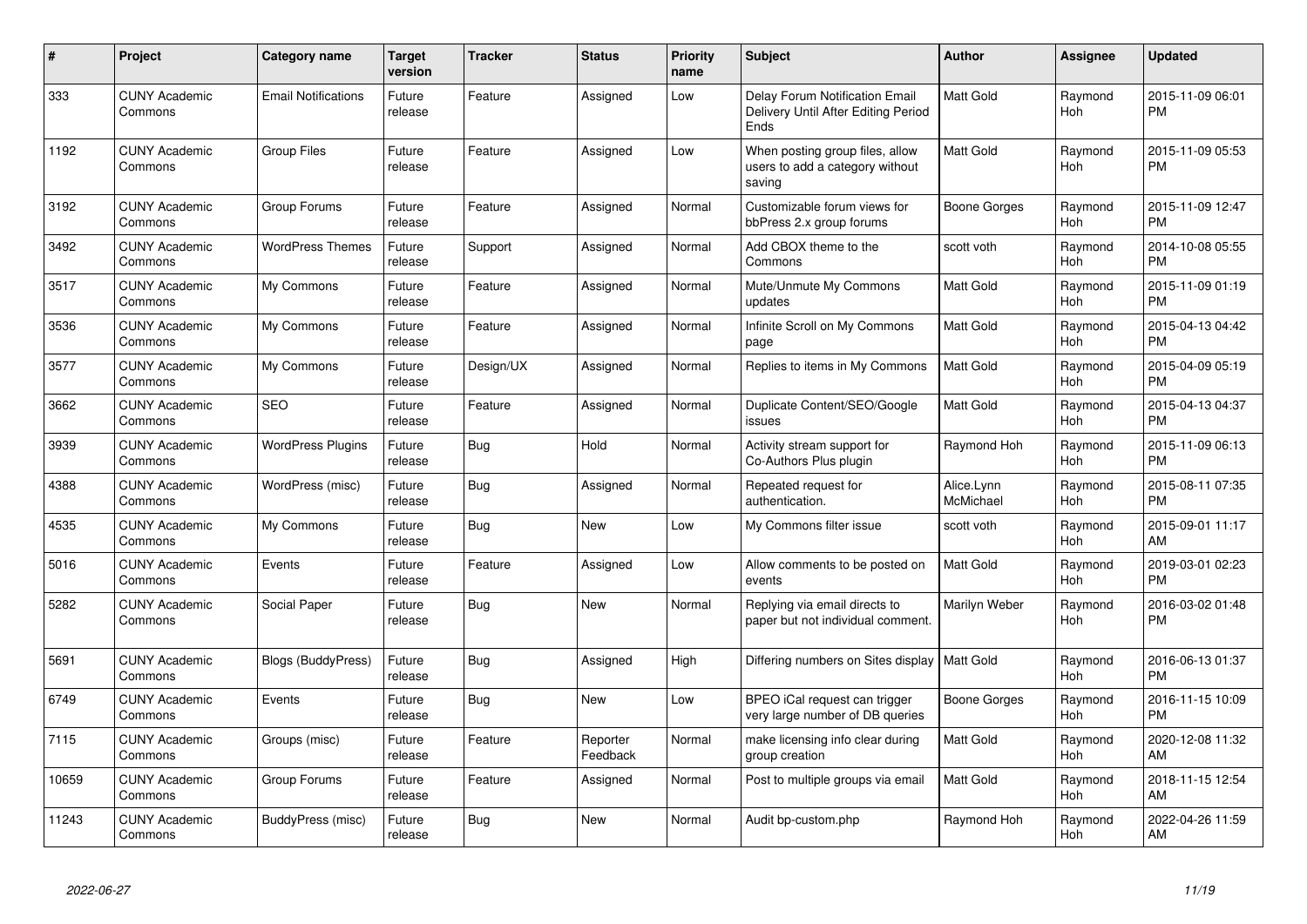| $\#$  | Project                         | <b>Category name</b>       | <b>Target</b><br>version | <b>Tracker</b> | <b>Status</b>        | <b>Priority</b><br>name | <b>Subject</b>                                                        | Author            | <b>Assignee</b>       | <b>Updated</b>                |
|-------|---------------------------------|----------------------------|--------------------------|----------------|----------------------|-------------------------|-----------------------------------------------------------------------|-------------------|-----------------------|-------------------------------|
| 11971 | <b>CUNY Academic</b><br>Commons | <b>Email Notifications</b> | Future<br>release        | <b>Bug</b>     | Reporter<br>Feedback | Low                     | Pictures obscured in emailed post<br>notifications                    | Marilyn Weber     | Raymond<br>Hoh        | 2019-11-21 01:14<br><b>PM</b> |
| 13358 | <b>CUNY Academic</b><br>Commons | Group Forums               | Future<br>release        | Feature        | New                  | Normal                  | Improved UI for group forum<br>threading settings                     | Boone Gorges      | Raymond<br><b>Hoh</b> | 2021-11-19 12:27<br><b>PM</b> |
| 14496 | <b>CUNY Academic</b><br>Commons | Domain Mapping             | Future<br>release        | <b>Bug</b>     | <b>New</b>           | Normal                  | Mapped domain SSO uses<br>third-party cookies                         | Raymond Hoh       | Raymond<br><b>Hoh</b> | 2021-05-24 04:03<br><b>PM</b> |
| 497   | <b>CUNY Academic</b><br>Commons | <b>WordPress Plugins</b>   | Future<br>release        | Feature        | Assigned             | Normal                  | Drag and Drop Ordering on<br>Gallery Post Plugin                      | Matt Gold         | Ron Rennick           | 2015-11-09 06:18<br><b>PM</b> |
| 308   | <b>CUNY Academic</b><br>Commons | Registration               | Future<br>release        | Feature        | <b>New</b>           | Normal                  | Group recommendations for<br>signup process                           | Boone Gorges      | Samantha<br>Raddatz   | 2015-11-09 05:07<br><b>PM</b> |
| 310   | <b>CUNY Academic</b><br>Commons | <b>BuddyPress (misc)</b>   | Future<br>release        | Feature        | Assigned             | Low                     | <b>Friend Request Email</b>                                           | <b>Matt Gold</b>  | Samantha<br>Raddatz   | 2015-11-09 05:08<br><b>PM</b> |
| 481   | <b>CUNY Academic</b><br>Commons | Groups (misc)              | Future<br>release        | Feature        | Assigned             | Normal                  | ability to archive inactive groups<br>and blogs                       | Michael Mandiberg | Samantha<br>Raddatz   | 2015-11-09 05:56<br><b>PM</b> |
| 653   | <b>CUNY Academic</b><br>Commons | Group Blogs                | Future<br>release        | Feature        | Assigned             | Normal                  | Redesign Integration of Groups<br>and Blogs                           | <b>Matt Gold</b>  | Samantha<br>Raddatz   | 2015-11-09 05:40<br><b>PM</b> |
| 1105  | <b>CUNY Academic</b><br>Commons | WordPress (misc)           | Future<br>release        | Feature        | Assigned             | Normal                  | Rephrase Blog Privacy Options                                         | <b>Matt Gold</b>  | Samantha<br>Raddatz   | 2015-11-09 06:19<br><b>PM</b> |
| 1456  | <b>CUNY Academic</b><br>Commons | Group Invitations          | Future<br>release        | Feature        | Reporter<br>Feedback | Low                     | Invite to Group Button from Profile   Matt Gold<br>Field              |                   | Samantha<br>Raddatz   | 2015-11-09 05:59<br><b>PM</b> |
| 3458  | <b>CUNY Academic</b><br>Commons | Groups (misc)              | Future<br>release        | Feature        | Assigned             | Normal                  | Filter Members of Group by<br>Campus                                  | Michael Smith     | Samantha<br>Raddatz   | 2014-09-26 08:32<br><b>PM</b> |
| 3473  | <b>CUNY Academic</b><br>Commons | User Experience            | Future<br>release        | Feature        | Assigned             | Normal                  | Commons profile: Add help info<br>about "Positions" replacing "title" | Keith Miyake      | Samantha<br>Raddatz   | 2015-11-09 02:28<br><b>PM</b> |
| 4221  | <b>CUNY Academic</b><br>Commons | Group Forums               | Future<br>release        | Design/UX      | Assigned             | Normal                  | Add 'Number of Posts' display<br>option to Forum page                 | Samantha Raddatz  | Samantha<br>Raddatz   | 2015-06-26 02:21<br><b>PM</b> |
| 4226  | <b>CUNY Academic</b><br>Commons | <b>BuddyPress Docs</b>     | Future<br>release        | Design/UX      | <b>New</b>           | Normal                  | Add option to connect a Doc with<br>a Group                           | Samantha Raddatz  | Samantha<br>Raddatz   | 2015-09-09 04:08<br><b>PM</b> |
| 4253  | <b>CUNY Academic</b><br>Commons | <b>Public Portfolio</b>    | Future<br>release        | Design/UX      | <b>New</b>           | Normal                  | Encourage users to add portfolio<br>content                           | Samantha Raddatz  | Samantha<br>Raddatz   | 2015-07-07 11:32<br>AM        |
| 4404  | <b>CUNY Academic</b><br>Commons | <b>Public Portfolio</b>    | Future<br>release        | Design/UX      | Assigned             | Normal                  | Change color of permissions info<br>on portfolio editing interface    | <b>Matt Gold</b>  | Samantha<br>Raddatz   | 2015-08-11 05:28<br><b>PM</b> |
| 4622  | <b>CUNY Academic</b><br>Commons | <b>Public Portfolio</b>    | Future<br>release        | Design/UX      | New                  | Normal                  | <b>Profile Visibility Settings</b>                                    | Samantha Raddatz  | Samantha<br>Raddatz   | 2015-09-21 12:18<br><b>PM</b> |
| 4661  | <b>CUNY Academic</b><br>Commons | User Experience            | Future<br>release        | Bug            | Assigned             | Normal                  | <b>Simplify Events text</b>                                           | <b>Matt Gold</b>  | Samantha<br>Raddatz   | 2015-10-02 09:06<br><b>PM</b> |
| 5050  | CUNY Academic<br>Commons        | Social Paper               | Future<br>release        | Feature        | <b>New</b>           | Low                     | Making comments visible in SP<br>editing mode (SP suggestion #1)      | Marilyn Weber     | Samantha<br>Raddatz   | 2019-09-17 11:10<br>PM        |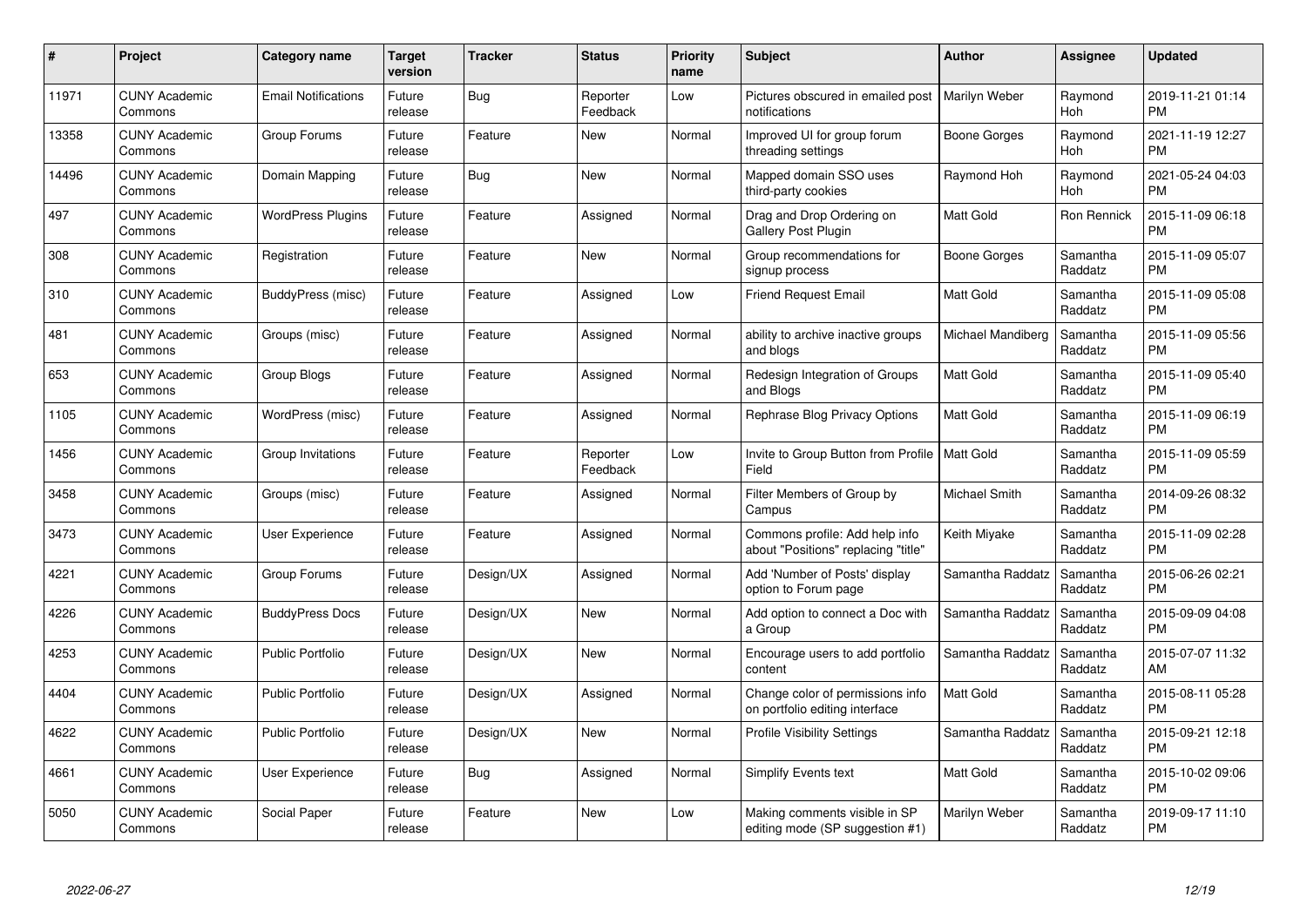| #     | Project                         | <b>Category name</b>        | <b>Target</b><br>version | <b>Tracker</b> | <b>Status</b>        | <b>Priority</b><br>name | <b>Subject</b>                                                                                                                                        | <b>Author</b>           | <b>Assignee</b>     | <b>Updated</b>                |
|-------|---------------------------------|-----------------------------|--------------------------|----------------|----------------------|-------------------------|-------------------------------------------------------------------------------------------------------------------------------------------------------|-------------------------|---------------------|-------------------------------|
| 5053  | <b>CUNY Academic</b><br>Commons | Social Paper                | Future<br>release        | Feature        | <b>New</b>           | Low                     | Scrollable menu to add readers<br>(SP suggestion #4)                                                                                                  | Marilyn Weber           | Samantha<br>Raddatz | 2016-04-21 05:21<br><b>PM</b> |
| 5058  | <b>CUNY Academic</b><br>Commons | Social Paper                | Future<br>release        | Feature        | <b>New</b>           | Low                     | Can there be a clearer signal that<br>even when comments have<br>already been made you add<br>comments by clicking on the side?<br>(SP suggestion #5) | Marilyn Weber           | Samantha<br>Raddatz | 2016-02-11 10:24<br>PM        |
| 5183  | <b>CUNY Academic</b><br>Commons | Social Paper                | Future<br>release        | Design/UX      | <b>New</b>           | Normal                  | Creating a new paper when<br>viewing an existing paper                                                                                                | Raffi<br>Khatchadourian | Samantha<br>Raddatz | 2016-02-02 12:09<br><b>PM</b> |
| 5225  | <b>CUNY Academic</b><br>Commons | Registration                | Future<br>release        | Feature        | Assigned             | Normal                  | On-boarding Issues                                                                                                                                    | Luke Waltzer            | Samantha<br>Raddatz | 2016-02-12 02:58<br><b>PM</b> |
| 5397  | <b>CUNY Academic</b><br>Commons | Social Paper                | Future<br>release        | Feature        | <b>New</b>           | Normal                  | frustrating to have to<br>enable/disable in SP                                                                                                        | Marilyn Weber           | Samantha<br>Raddatz | 2016-04-20 03:39<br>РM        |
| 10580 | <b>CUNY Academic</b><br>Commons | Information<br>Architecture | Future<br>release        | Design/UX      | <b>New</b>           | Normal                  | Primary nav item review                                                                                                                               | Boone Gorges            | Sara Cannon         | 2021-11-19 12:37<br>PM        |
| 5826  | <b>CUNY Academic</b><br>Commons | <b>WordPress Plugins</b>    | Future<br>release        | Support        | Reporter<br>Feedback | Normal                  | <b>Remove Subscription Options</b><br>plugin from directory                                                                                           | Sarah Morgano           | Sarah<br>Morgano    | 2016-10-21 04:14<br>PМ        |
| 4222  | <b>CUNY Academic</b><br>Commons | User Experience             | Future<br>release        | Design/UX      | New                  | Normal                  | Add information to 'Delete<br>Account' page                                                                                                           | Samantha Raddatz        | scott voth          | 2015-06-26 11:35<br>AM        |
| 14787 | <b>CUNY Academic</b><br>Commons | Plugin Packages             | Future<br>release        | Feature        | <b>New</b>           | Normal                  | Creating a "Design" plugin<br>package                                                                                                                 | Laurie Hurson           | scott voth          | 2022-04-27 04:56<br><b>PM</b> |
| 4635  | <b>CUNY Academic</b><br>Commons | Authentication              | Future<br>release        | Feature        | <b>New</b>           | Normal                  | Allow non-WP authentication                                                                                                                           | Boone Gorges            | Sonja Leix          | 2019-03-01 02:05<br><b>PM</b> |
| 11789 | <b>CUNY Academic</b><br>Commons | Courses                     | Future<br>release        | Feature        | <b>New</b>           | Normal                  | Ability to remove item from<br>Courses list                                                                                                           | Laurie Hurson           | Sonja Leix          | 2019-09-24 12:28<br>PM        |
| 11834 | <b>CUNY Academic</b><br>Commons | <b>Group Files</b>          | Future<br>release        | Feature        | <b>New</b>           | Normal                  | Improved tools for managing<br>group file folders                                                                                                     | Boone Gorges            | Sonja Leix          | 2019-09-06 03:55<br><b>PM</b> |
| 5316  | <b>CUNY Academic</b><br>Commons | User Experience             | Future<br>release        | Feature        | Assigned             | Normal                  | Prompt user email address<br>updates                                                                                                                  | Matt Gold               | Stephen Real        | 2016-12-21 03:30<br>PM        |
| 1423  | <b>CUNY Academic</b><br>Commons | BuddyPress (misc)           | Future<br>release        | Feature        | Assigned             | Low                     | Show an avatar for pingback<br>comment activity items                                                                                                 | <b>Boone Gorges</b>     | <b>Tahir Butt</b>   | 2016-10-24 12:03<br>PM        |
| 3090  | <b>CUNY Academic</b><br>Commons | Twitter page                | Future<br>release        | Feature        | Assigned             | Normal                  | Prevent Retweets from showing<br>up on Commons twitter page                                                                                           | Matt Gold               | <b>Tahir Butt</b>   | 2016-10-24 11:31<br>AM        |
| 6426  | <b>CUNY Academic</b><br>Commons | Spam/Spam<br>Prevention     | Future<br>release        | Feature        | Assigned             | Normal                  | Force captcha on all comments?                                                                                                                        | Matt Gold               | <b>Tahir Butt</b>   | 2016-10-24 02:06<br><b>PM</b> |
| 5581  | <b>CUNY Academic</b><br>Commons | Analytics                   | Future<br>release        | Feature        | Assigned             | Normal                  | <b>Explore alternatives to Google</b><br>Analytics                                                                                                    | Matt Gold               | Valerie<br>Townsend | 2020-04-17 03:12<br><b>PM</b> |
| 10273 | <b>CUNY Academic</b><br>Commons | Registration                | Not tracked              | Support        | Reporter<br>Feedback | Normal                  | users combining CF and campus<br>address                                                                                                              | Marilyn Weber           |                     | 2019-09-18 10:58<br>AM        |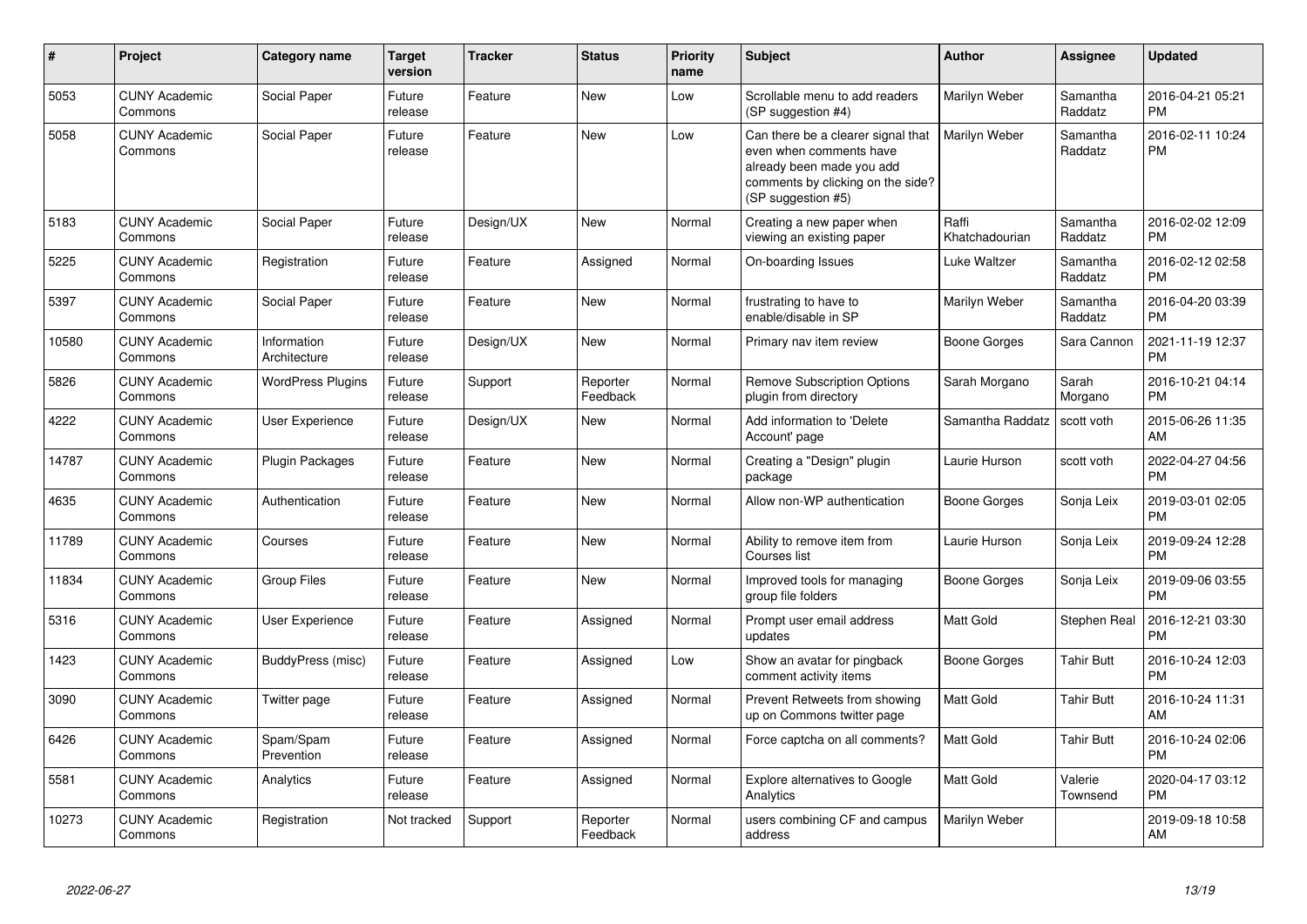| #     | Project                         | <b>Category name</b>      | Target<br>version | <b>Tracker</b> | <b>Status</b>        | <b>Priority</b><br>name | <b>Subject</b>                                                                                | <b>Author</b>           | <b>Assignee</b> | <b>Updated</b>                |
|-------|---------------------------------|---------------------------|-------------------|----------------|----------------------|-------------------------|-----------------------------------------------------------------------------------------------|-------------------------|-----------------|-------------------------------|
| 10657 | <b>CUNY Academic</b><br>Commons |                           | Not tracked       | Support        | Reporter<br>Feedback | Normal                  | child theme problems                                                                          | Marilyn Weber           |                 | 2018-11-08 01:19<br><b>PM</b> |
| 10769 | <b>CUNY Academic</b><br>Commons | <b>WordPress Themes</b>   | Not tracked       | <b>Bug</b>     | Reporter<br>Feedback | Normal                  | 2011 Theme Sidebar                                                                            | Mark Webb               |                 | 2018-12-04 04:09<br><b>PM</b> |
| 10982 | <b>CUNY Academic</b><br>Commons | Domain Mapping            | Not tracked       | Support        | Reporter<br>Feedback | Normal                  | <b>CNAME</b> question                                                                         | scott voth              |                 | 2019-01-22 04:29<br><b>PM</b> |
| 11077 | <b>CUNY Academic</b><br>Commons | Events                    | Not tracked       | Feature        | Reporter<br>Feedback | Normal                  | Show event category description<br>in event list view                                         | Raffi<br>Khatchadourian |                 | 2019-02-12 10:38<br><b>PM</b> |
| 11120 | <b>CUNY Academic</b><br>Commons | <b>WordPress Plugins</b>  | Not tracked       | Bug            | Reporter<br>Feedback | Normal                  | Events Manager Events Not<br>Showing Up                                                       | Mark Webb               |                 | 2019-02-27 04:10<br><b>PM</b> |
| 11415 | <b>CUNY Academic</b><br>Commons | <b>WordPress Plugins</b>  | Not tracked       | <b>Bug</b>     | Reporter<br>Feedback | Normal                  | Blog Subscriptions in Jetpack                                                                 | Laurie Hurson           |                 | 2019-05-14 10:34<br>AM        |
| 11509 | <b>CUNY Academic</b><br>Commons |                           | Not tracked       | Support        | Reporter<br>Feedback | Normal                  | deleted Page causing a Menu<br>problem?                                                       | Marilyn Weber           |                 | 2019-06-04 09:54<br>AM        |
| 11519 | <b>CUNY Academic</b><br>Commons |                           | Not tracked       | Support        | Assigned             | Normal                  | comment option not appearing                                                                  | Marilyn Weber           |                 | 2019-09-24 10:28<br>AM        |
| 11556 | <b>CUNY Academic</b><br>Commons | Courses                   | Not tracked       | Bug            | Reporter<br>Feedback | Normal                  | Instructor name given in course<br>listing                                                    | Tom Harbison            |                 | 2019-06-25 04:12<br><b>PM</b> |
| 11771 | <b>CUNY Academic</b><br>Commons |                           | Not tracked       | Support        | Reporter<br>Feedback | Normal                  | post displays in sections                                                                     | Marilyn Weber           |                 | 2019-08-20 10:34<br>AM        |
| 11787 | <b>CUNY Academic</b><br>Commons |                           | Not tracked       | Support        | Reporter<br>Feedback | Normal                  | automated comments notifications   Marilyn Weber<br>on ZenDesk                                |                         |                 | 2019-08-26 06:18<br><b>PM</b> |
| 11848 | <b>CUNY Academic</b><br>Commons |                           | Not tracked       | Support        | Hold                 | Normal                  | a Dean of Faculty wants to share<br>a large file                                              | Marilyn Weber           |                 | 2019-09-24 08:44<br>AM        |
| 12198 | <b>CUNY Academic</b><br>Commons |                           | Not tracked       | <b>Bug</b>     | Reporter<br>Feedback | Normal                  | Duplicate listing in My Sites                                                                 | Tom Harbison            |                 | 2019-12-09 05:50<br><b>PM</b> |
| 12328 | <b>CUNY Academic</b><br>Commons |                           | Not tracked       | Support        | <b>New</b>           | Normal                  | Sign up Code for Non-CUNY<br>Faculty                                                          | Laurie Hurson           |                 | 2020-01-28 10:25<br>AM        |
| 12350 | <b>CUNY Academic</b><br>Commons | <b>Blogs (BuddyPress)</b> | Not tracked       | Support        | Reporter<br>Feedback | Normal                  | URL creation problem                                                                          | Marilyn Weber           |                 | 2020-02-03 11:27<br>AM        |
| 12352 | <b>CUNY Academic</b><br>Commons |                           | Not tracked       | Support        | New                  | Normal                  | "posts list" page builder block<br>option                                                     | Marilyn Weber           |                 | 2020-02-03 01:29<br><b>PM</b> |
| 12360 | <b>CUNY Academic</b><br>Commons | <b>WordPress Themes</b>   | Not tracked       | <b>Bug</b>     | Reporter<br>Feedback | Normal                  | site just says "DANTE We are<br>currently in maintenance mode,<br>please check back shortly." | Marilyn Weber           |                 | 2020-02-04 12:13<br><b>PM</b> |
| 12436 | <b>CUNY Academic</b><br>Commons |                           | Not tracked       | <b>Bug</b>     | Assigned             | Normal                  | Nightly system downtime                                                                       | Boone Gorges            |                 | 2020-08-01 09:30<br>AM        |
| 13034 | <b>CUNY Academic</b><br>Commons |                           | Not tracked       | Support        | Reporter<br>Feedback | Normal                  | a site is asking people to join the<br>Commons to get a download                              | Marilyn Weber           |                 | 2020-07-12 07:23<br>AM        |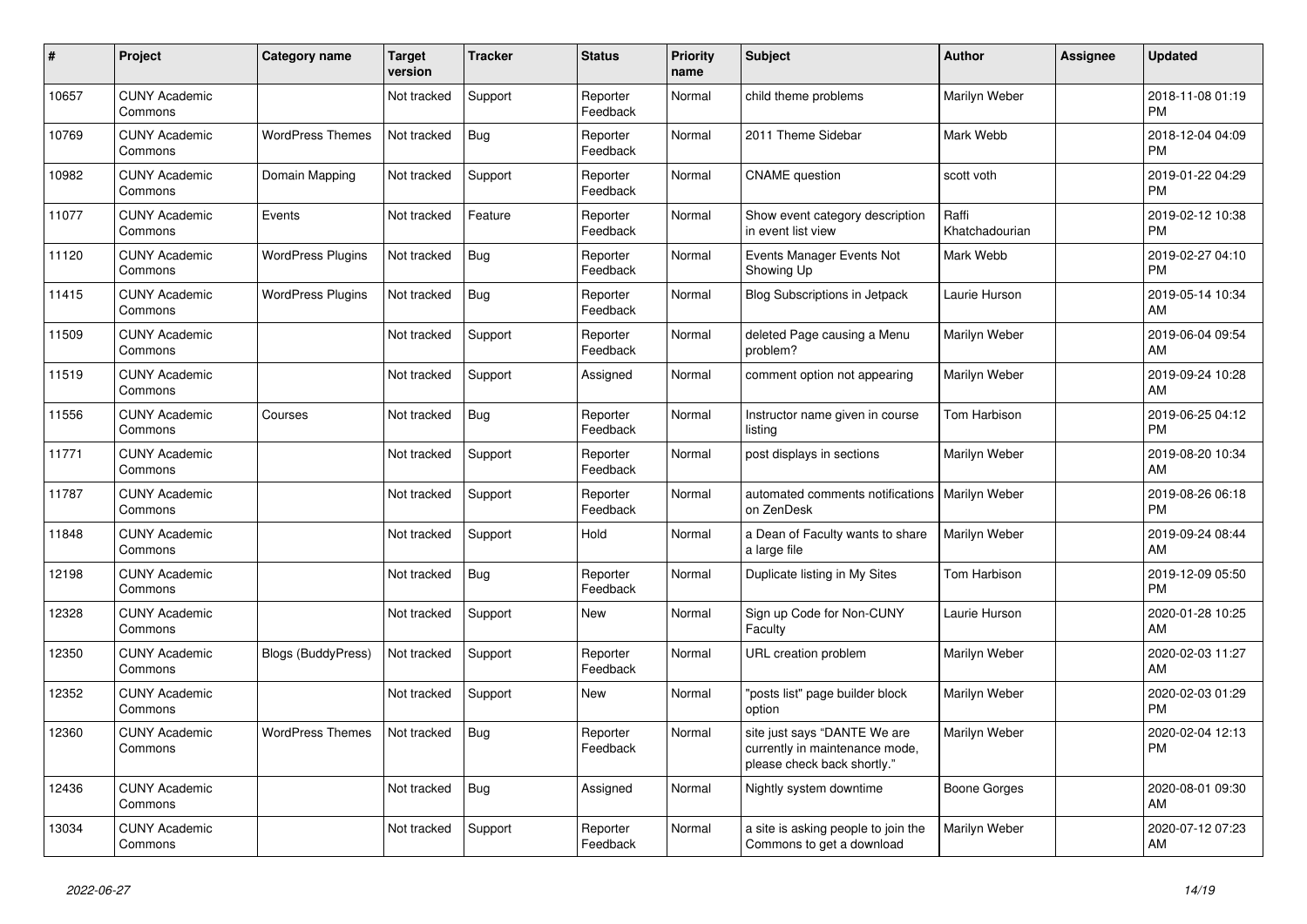| #     | Project                         | <b>Category name</b>           | <b>Target</b><br>version | <b>Tracker</b> | <b>Status</b>        | <b>Priority</b><br>name | <b>Subject</b>                                                              | <b>Author</b>        | <b>Assignee</b> | <b>Updated</b>                |
|-------|---------------------------------|--------------------------------|--------------------------|----------------|----------------------|-------------------------|-----------------------------------------------------------------------------|----------------------|-----------------|-------------------------------|
| 13255 | <b>CUNY Academic</b><br>Commons |                                | Not tracked              | Support        | Reporter<br>Feedback | Normal                  | Accessibility problems                                                      | Marilyn Weber        |                 | 2020-09-01 05:48<br><b>PM</b> |
| 13912 | <b>CUNY Academic</b><br>Commons |                                | Not tracked              | Feature        | Hold                 | Low                     | posting "missed schedule"                                                   | Marilyn Weber        |                 | 2021-02-23 10:46<br>AM        |
| 13975 | <b>CUNY Academic</b><br>Commons | Social Paper                   | Not tracked              | Support        | Reporter<br>Feedback | Normal                  | can't approve comments on<br>Social Paper paper                             | Marilyn Weber        |                 | 2021-02-12 09:33<br>AM        |
| 14074 | <b>CUNY Academic</b><br>Commons | WordPress (misc)               | Not tracked              | Support        | Reporter<br>Feedback | Normal                  | page password protection<br>problem                                         | Marilyn Weber        |                 | 2021-03-02 11:03<br>AM        |
| 14398 | <b>CUNY Academic</b><br>Commons |                                | Not tracked              | Support        | Reporter<br>Feedback | Normal                  | Events plug-in notification<br>problem                                      | Marilyn Weber        |                 | 2021-05-11 11:21<br>AM        |
| 14538 | <b>CUNY Academic</b><br>Commons |                                | Not tracked              | Support        | Reporter<br>Feedback | Normal                  | <b>Weebly To Commons</b>                                                    | Laurie Hurson        |                 | 2021-09-14 10:47<br>AM        |
| 14629 | <b>CUNY Academic</b><br>Commons |                                | Not tracked              | Bug            | Reporter<br>Feedback | Normal                  | Possible Post Order Bug?                                                    | <b>Syelle Graves</b> |                 | 2021-09-14 10:47<br>AM        |
| 14842 | <b>CUNY Academic</b><br>Commons |                                | Not tracked              | Support        | Reporter<br>Feedback | Normal                  | Question about widgets and block<br>editor                                  | Gina Cherry          |                 | 2021-10-06 03:01<br><b>PM</b> |
| 14900 | <b>CUNY Academic</b><br>Commons |                                | Not tracked              | Support        | Reporter<br>Feedback | Normal                  | previous theme?                                                             | Marilyn Weber        |                 | 2021-10-25 10:31<br>AM        |
| 14911 | <b>CUNY Academic</b><br>Commons | <b>WordPress Themes</b>        | Not tracked              | Support        | <b>New</b>           | Normal                  | Twentytwentyone theme                                                       | Marilyn Weber        |                 | 2021-10-28 10:37<br>AM        |
| 15176 | <b>CUNY Academic</b><br>Commons |                                | Not tracked              | Support        | Reporter<br>Feedback | Normal                  | Archiving Q Writing & Old<br>Wordpress Sites on the Commons                 | Laurie Hurson        |                 | 2022-02-08 10:28<br>AM        |
| 15816 | <b>CUNY Academic</b><br>Commons |                                | Not tracked              | Support        | <b>New</b>           | Normal                  | slow loading at SPS                                                         | Marilyn Weber        |                 | 2022-04-05 01:26<br><b>PM</b> |
| 15923 | <b>CUNY Academic</b><br>Commons |                                | Not tracked              | Feature        | Reporter<br>Feedback | Normal                  | <b>Bellows Plugin Adjustments</b>                                           | Laurie Hurson        |                 | 2022-04-20 10:10<br>AM        |
| 3230  | <b>CUNY Academic</b><br>Commons | Internal Tools and<br>Workflow | Not tracked              | Feature        | Assigned             | High                    | Scripts for quicker<br>provisioning/updating of<br>development environments | <b>Boone Gorges</b>  | Boone<br>Gorges | 2016-01-26 04:54<br><b>PM</b> |
| 3615  | <b>CUNY Academic</b><br>Commons | Redmine                        | Not tracked              | Feature        | <b>New</b>           | Low                     | Create Redmine issues via email                                             | Dominic Giglio       | Boone<br>Gorges | 2017-11-16 11:36<br>AM        |
| 9515  | <b>CUNY Academic</b><br>Commons | <b>WordPress Plugins</b>       | Not tracked              | <b>Bug</b>     | Reporter<br>Feedback | Normal                  | Text to Speech plugin - "More<br>Slowly" checkbox not working               | scott voth           | Boone<br>Gorges | 2018-06-13 02:26<br><b>PM</b> |
| 9941  | <b>CUNY Academic</b><br>Commons | Wiki                           | Not tracked              | Support        | Assigned             | Normal                  | Wiki functionality                                                          | Matt Gold            | Boone<br>Gorges | 2018-06-26 10:57<br>AM        |
| 9979  | <b>CUNY Academic</b><br>Commons | <b>Email Notifications</b>     | Not tracked              | Bug            | Reporter<br>Feedback | Normal                  | Reports of slow email activation<br>emails                                  | Matt Gold            | Boone<br>Gorges | 2018-08-29 09:40<br><b>PM</b> |
| 10040 | <b>CUNY Academic</b><br>Commons | WordPress (misc)               | Not tracked              | Bug            | Reporter<br>Feedback | Normal                  | User doesn't see full list of themes                                        | Matt Gold            | Boone<br>Gorges | 2018-07-25 10:12<br>AM        |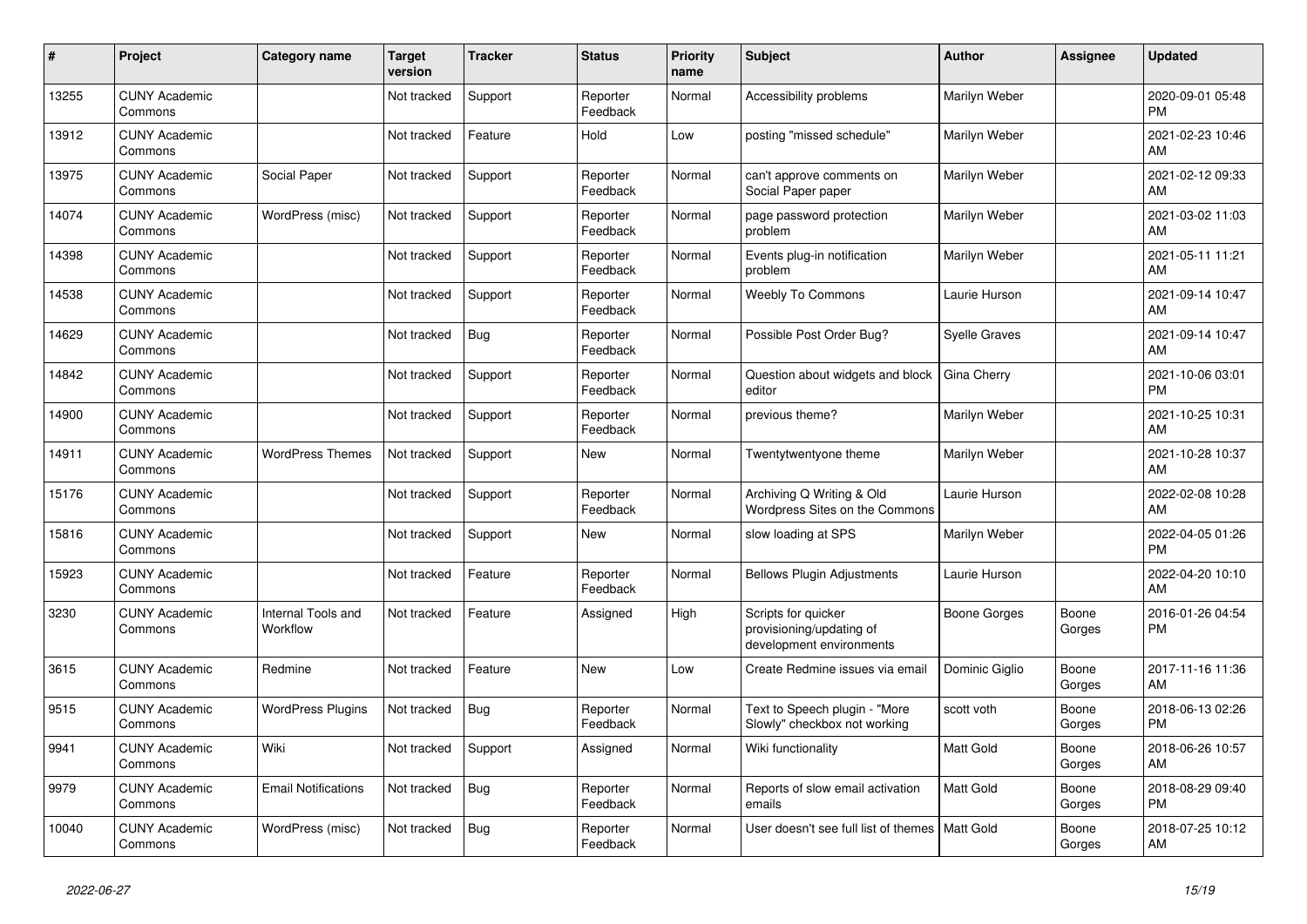| #     | <b>Project</b>                  | Category name     | <b>Target</b><br>version | Tracker       | <b>Status</b>        | <b>Priority</b><br>name | <b>Subject</b>                                                               | <b>Author</b>           | Assignee           | <b>Updated</b>                |
|-------|---------------------------------|-------------------|--------------------------|---------------|----------------------|-------------------------|------------------------------------------------------------------------------|-------------------------|--------------------|-------------------------------|
| 10678 | <b>CUNY Academic</b><br>Commons |                   | Not tracked              | <b>Bug</b>    | Reporter<br>Feedback | High                    | Newsletter Plugin Not Sending<br><b>Out Newsletters</b>                      | Mark Webb               | Boone<br>Gorges    | 2019-09-16 09:38<br><b>PM</b> |
| 10794 | <b>CUNY Academic</b><br>Commons | Performance       | Not tracked              | <b>Bug</b>    | <b>New</b>           | Normal                  | Memcached connection<br>occasionally breaks                                  | <b>Boone Gorges</b>     | Boone<br>Gorges    | 2018-12-06 03:30<br><b>PM</b> |
| 11386 | <b>CUNY Academic</b><br>Commons | WordPress - Media | Not tracked              | Support       | Reporter<br>Feedback | Normal                  | disappearing images                                                          | scott voth              | Boone<br>Gorges    | 2019-05-14 10:32<br>AM        |
| 11449 | <b>CUNY Academic</b><br>Commons | WordPress - Media | Not tracked              | Support       | Reporter<br>Feedback | Normal                  | Cloning Media Library for JITP<br>from Staging to Production Site            | <b>Patrick DeDauw</b>   | Boone<br>Gorges    | 2019-05-13 12:00<br><b>PM</b> |
| 12438 | <b>CUNY Academic</b><br>Commons | Courses           | Not tracked              | <b>Bug</b>    | <b>New</b>           | Normal                  | Site appearing twice                                                         | Laurie Hurson           | Boone<br>Gorges    | 2020-02-18 01:34<br><b>PM</b> |
| 12911 | <b>CUNY Academic</b><br>Commons |                   | Not tracked              | Feature       | New                  | Normal                  | Block access to xmlrpc.php based<br>on User-Agent                            | <b>Boone Gorges</b>     | Boone<br>Gorges    | 2020-06-09 05:12<br><b>PM</b> |
| 13949 | <b>CUNY Academic</b><br>Commons |                   | Not tracked              | Bug           | <b>New</b>           | Normal                  | Continued debugging of runaway<br>MySQL connections                          | Matt Gold               | Boone<br>Gorges    | 2021-09-14 10:42<br>AM        |
| 14483 | <b>CUNY Academic</b><br>Commons | WordPress - Media | Not tracked              | <b>Bug</b>    | Reporter<br>Feedback | Normal                  | Wordpress PDF Embed Stopped<br>Working after JITP Media Clone                | <b>Patrick DeDauw</b>   | Boone<br>Gorges    | 2021-05-20 01:51<br><b>PM</b> |
| 14504 | <b>CUNY Academic</b><br>Commons |                   | Not tracked              | Publicity     | Reporter<br>Feedback | Normal                  | Adding showcases to home page<br>menu                                        | Laurie Hurson           | Boone<br>Gorges    | 2022-01-19 03:26<br><b>PM</b> |
| 15210 | <b>CUNY Academic</b><br>Commons | Analytics         | Not tracked              | Design/UX     | <b>New</b>           | Normal                  | Google Analytics improvements                                                | Colin McDonald          | Boone<br>Gorges    | 2022-05-24 10:47<br>AM        |
| 15242 | <b>CUNY Academic</b><br>Commons | Performance       | Not tracked              | <b>Bug</b>    | Reporter<br>Feedback | Normal                  | Slugist site                                                                 | Raffi<br>Khatchadourian | Boone<br>Gorges    | 2022-02-07 11:14<br>AM        |
| 8666  | <b>CUNY Academic</b><br>Commons | Teaching          | Not tracked              | Documentation | Assigned             | Normal                  | Create Teaching on the<br>Commons Resource Page                              | Matt Gold               | Laurie Hurson      | 2019-09-23 03:16<br><b>PM</b> |
| 11517 | <b>CUNY Academic</b><br>Commons |                   | Not tracked              | Feature       | Assigned             | Normal                  | wp-accessibility plugin should not<br>strip 'target="_blank" by default      | <b>Boone Gorges</b>     | Laurie Hurson      | 2019-09-24 09:57<br>AM        |
| 11879 | <b>CUNY Academic</b><br>Commons |                   | Not tracked              | <b>Bug</b>    | <b>New</b>           | Normal                  | Hypothesis comments appearing<br>on multiple, different pdfs across<br>blogs | Laurie Hurson           | Laurie Hurson      | 2019-09-19 02:39<br><b>PM</b> |
| 14475 | <b>CUNY Academic</b><br>Commons |                   | Not tracked              | Publicity     | <b>New</b>           | Normal                  | <b>OER Showcase Page</b>                                                     | Laurie Hurson           | Laurie Hurson      | 2021-09-14 10:46<br>AM        |
| 2666  | <b>CUNY Academic</b><br>Commons | About page        | Not tracked              | Documentation | Assigned             | Normal                  | <b>Update About Text</b>                                                     | <b>Chris Stein</b>      | Luke Waltzer       | 2016-03-04 11:19<br>AM        |
| 6298  | <b>CUNY Academic</b><br>Commons | User Experience   | Not tracked              | Design/UX     | Assigned             | Normal                  | Examine data from survey                                                     | Matt Gold               | Margaret<br>Galvan | 2016-10-14 12:16<br><b>PM</b> |
| 7828  | <b>CUNY Academic</b><br>Commons |                   | Not tracked              | Feature       | Assigned             | Normal                  | Theme Assessment 2017                                                        | Margaret Galvan         | Margaret<br>Galvan | 2017-05-02 10:41<br><b>PM</b> |
| 12392 | <b>CUNY Academic</b><br>Commons | Help/Codex        | Not tracked              | Documentation | <b>New</b>           | Normal                  | Updates to Common Commons<br>Questions on Help Page                          | scott voth              | Margaret<br>Galvan | 2020-02-11 10:53<br>AM        |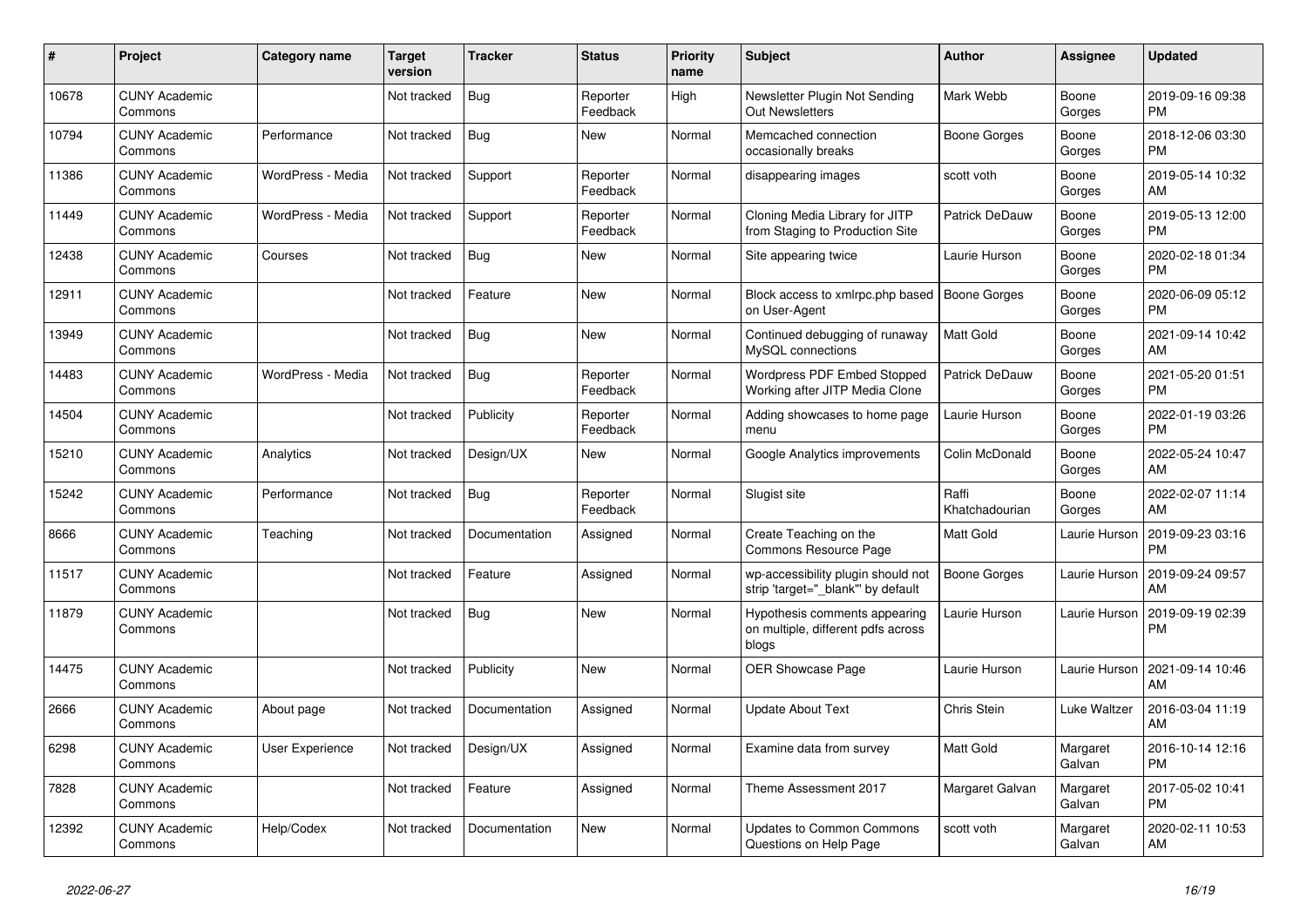| #     | Project                         | <b>Category name</b>     | <b>Target</b><br>version | <b>Tracker</b> | <b>Status</b>        | <b>Priority</b><br>name | <b>Subject</b>                                                                        | Author                  | Assignee           | <b>Updated</b>                |
|-------|---------------------------------|--------------------------|--------------------------|----------------|----------------------|-------------------------|---------------------------------------------------------------------------------------|-------------------------|--------------------|-------------------------------|
| 8837  | <b>CUNY Academic</b><br>Commons |                          | Not tracked              | Feature        | Assigned             | Normal                  | Create a form to request info from<br>people requesting premium<br>themes and plugins | <b>Matt Gold</b>        | Marilyn<br>Weber   | 2017-11-14 03:35<br><b>PM</b> |
| 9420  | <b>CUNY Academic</b><br>Commons | cuny.is                  | Not tracked              | Feature        | <b>New</b>           | Normal                  | Request for http://cuny.is/streams                                                    | Raffi<br>Khatchadourian | Marilyn<br>Weber   | 2018-04-02 10:08<br>AM        |
| 12382 | <b>CUNY Academic</b><br>Commons | Membership               | Not tracked              | Support        | New                  | Normal                  | Email request change                                                                  | Marilyn Weber           | Marilyn<br>Weber   | 2020-02-06 12:56<br><b>PM</b> |
| 2175  | <b>CUNY Academic</b><br>Commons | WordPress (misc)         | Not tracked              | Support        | Assigned             | Normal                  | Subscibe 2 vs. Jetpack<br>subscription options                                        | local admin             | Matt Gold          | 2016-01-26 04:58<br><b>PM</b> |
| 3657  | <b>CUNY Academic</b><br>Commons | WordPress (misc)         | Not tracked              | Feature        | <b>New</b>           | Normal                  | Create alert for GC email<br>addresses                                                | <b>Matt Gold</b>        | Matt Gold          | 2016-04-14 11:29<br><b>PM</b> |
| 4972  | <b>CUNY Academic</b><br>Commons | Analytics                | Not tracked              | Bug            | New                  | Normal                  | <b>Newsletter Analytics</b>                                                           | Stephen Real            | Matt Gold          | 2015-12-09 12:54<br><b>PM</b> |
| 8607  | <b>CUNY Academic</b><br>Commons |                          | Not tracked              | Support        | New                  | Normal                  | Paypal?                                                                               | Marilyn Weber           | Matt Gold          | 2018-05-15 01:37<br><b>PM</b> |
| 8898  | <b>CUNY Academic</b><br>Commons | Social Paper             | Not tracked              | Feature        | Assigned             | Normal                  | Usage data on docs and social<br>paper                                                | Matt Gold               | Matt Gold          | 2017-11-16 11:32<br>AM        |
| 9015  | <b>CUNY Academic</b><br>Commons | Groups (misc)            | Not tracked              | Outreach       | Assigned             | Normal                  | Email group admins the email<br>addresses of their groups                             | <b>Matt Gold</b>        | Matt Gold          | 2018-01-02 09:54<br>AM        |
| 10839 | <b>CUNY Academic</b><br>Commons | About page               | Not tracked              | Support        | New                  | Normal                  | <b>Mission Statement Needs</b><br>Revision                                            | scott voth              | Matt Gold          | 2018-12-26 10:58<br>AM        |
| 11493 | <b>CUNY Academic</b><br>Commons | Domain Mapping           | Not tracked              | Support        | Reporter<br>Feedback | Normal                  | Domain Mapping Request - Talia<br>Schaffer                                            | scott voth              | Matt Gold          | 2019-08-06 08:39<br>AM        |
| 11545 | <b>CUNY Academic</b><br>Commons | <b>WordPress Plugins</b> | Not tracked              | Support        | New                  | Normal                  | <b>Twitter searches in WordPress</b>                                                  | Gina Cherry             | Matt Gold          | 2019-09-23 01:03<br><b>PM</b> |
| 12484 | <b>CUNY Academic</b><br>Commons |                          | Not tracked              | Support        | Reporter<br>Feedback | Normal                  | Sign up Code for COIL Course<br>starting in March                                     | Laurie Hurson           | Matt Gold          | 2020-03-02 02:26<br><b>PM</b> |
| 8902  | <b>CUNY Academic</b><br>Commons | Design                   | Not tracked              | Feature        | Assigned             | Normal                  | Report back on research on<br><b>BuddyPress themes</b>                                | <b>Matt Gold</b>        | Michael Smith      | 2017-11-10 12:31<br><b>PM</b> |
| 11393 | <b>CUNY Academic</b><br>Commons |                          | Not tracked              | Publicity      | <b>New</b>           | Normal                  | After 1.15 release, ceate a hero<br>slide and post about adding a site<br>to a group  | scott voth              | Patrick<br>Sweeney | 2019-05-14 10:32<br>AM        |
| 3369  | <b>CUNY Academic</b><br>Commons | Reply By Email           | Not tracked              | Outreach       | Hold                 | Normal                  | Release reply by email to WP<br>plugin directory                                      | Matt Gold               | Raymond<br>Hoh     | 2016-03-01 12:46<br>PM        |
| 6644  | <b>CUNY Academic</b><br>Commons |                          | Not tracked              | Bug            | Reporter<br>Feedback | High                    | White Screen at Login Pge                                                             | Luke Waltzer            | Raymond<br>Hoh     | 2016-11-21 10:34<br><b>PM</b> |
| 6671  | <b>CUNY Academic</b><br>Commons | Reply By Email           | Not tracked              | Bug            | Assigned             | Normal                  | "Post too often" RBE error<br>message                                                 | Matt Gold               | Raymond<br>Hoh     | 2016-11-11 09:55<br>AM        |
| 6995  | <b>CUNY Academic</b><br>Commons | Home Page                | Not tracked              | Bug            | Assigned             | Normal                  | member filter on homepage not<br>working                                              | Matt Gold               | Raymond<br>Hoh     | 2016-12-11 09:46<br>PM        |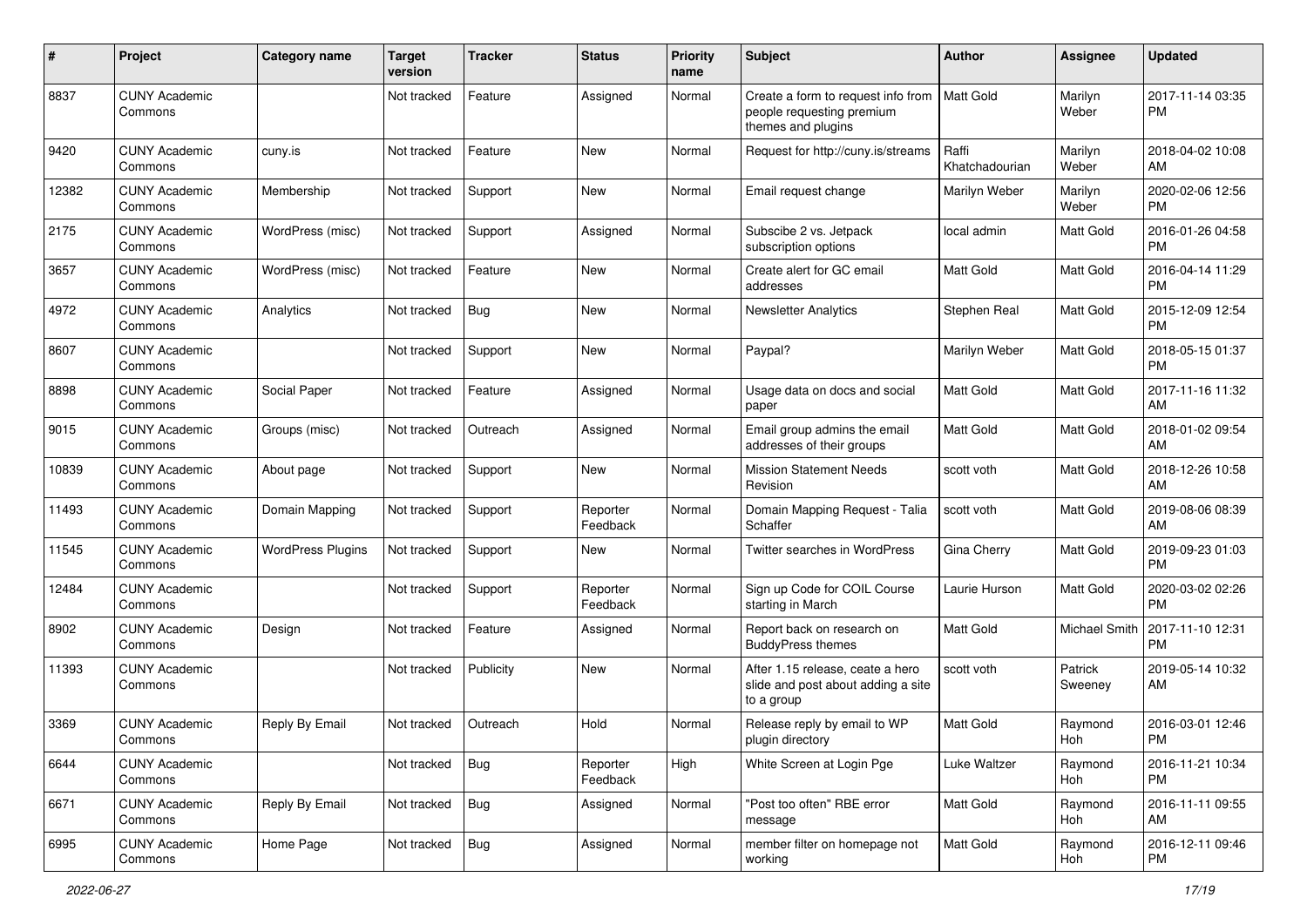| #     | Project                         | Category name            | <b>Target</b><br>version | <b>Tracker</b> | <b>Status</b>        | <b>Priority</b><br>name | <b>Subject</b>                                                        | <b>Author</b>    | <b>Assignee</b>       | <b>Updated</b>                |
|-------|---------------------------------|--------------------------|--------------------------|----------------|----------------------|-------------------------|-----------------------------------------------------------------------|------------------|-----------------------|-------------------------------|
| 7928  | <b>CUNY Academic</b><br>Commons | Group Forums             | Not tracked              | Bug            | <b>New</b>           | Normal                  | Duplicate Forum post                                                  | Luke Waltzer     | Raymond<br>Hoh        | 2017-04-11 09:27<br><b>PM</b> |
| 8976  | <b>CUNY Academic</b><br>Commons | Reply By Email           | Not tracked              | Feature        | Assigned             | Normal                  | Package RBE new topics<br>posting?                                    | <b>Matt Gold</b> | Raymond<br>Hoh        | 2017-12-04 02:34<br><b>PM</b> |
| 8991  | <b>CUNY Academic</b><br>Commons | Reply By Email           | Not tracked              | Bug            | Hold                 | Normal                  | RBE duplicate email message<br>issue                                  | Matt Gold        | Raymond<br><b>Hoh</b> | 2018-02-18 08:53<br><b>PM</b> |
| 9060  | <b>CUNY Academic</b><br>Commons | Commons In A Box         | Not tracked              | Bug            | Hold                 | Normal                  | Problems with CBox image library<br>/ upload                          | Lisa Rhody       | Raymond<br>Hoh        | 2018-01-10 03:26<br><b>PM</b> |
| 9346  | <b>CUNY Academic</b><br>Commons | WordPress (misc)         | Not tracked              | Bug            | <b>New</b>           | Normal                  | Clone cetls.bmcc.cuny.edu for<br>development                          | Owen Roberts     | Raymond<br>Hoh        | 2018-03-06 05:35<br><b>PM</b> |
| 9729  | <b>CUNY Academic</b><br>Commons | <b>SEO</b>               | Not tracked              | Support        | <b>New</b>           | Normal                  | 503 Errors showing on<br>newlaborforum.cuny.edu                       | Diane Krauthamer | Raymond<br><b>Hoh</b> | 2018-05-22 04:48<br><b>PM</b> |
| 10262 | <b>CUNY Academic</b><br>Commons |                          | Not tracked              | Bug            | Reporter<br>Feedback | Normal                  | Newsletter Plugin: Broken Image<br>at Bottom of All Newsletters       | Mark Webb        | Raymond<br>Hoh        | 2018-08-30 05:17<br><b>PM</b> |
| 11149 | <b>CUNY Academic</b><br>Commons |                          | Not tracked              | Support        | Reporter<br>Feedback | Normal                  | comments getting blocked                                              | Marilyn Weber    | Raymond<br>Hoh        | 2019-03-26 11:40<br>AM        |
| 11624 | <b>CUNY Academic</b><br>Commons | WordPress (misc)         | Not tracked              | Support        | <b>New</b>           | Normal                  | Change pages into posts or swap<br>database for a Commons site?       | Stephen Klein    | Raymond<br>Hoh        | 2019-07-09 11:04<br>AM        |
| 12004 | <b>CUNY Academic</b><br>Commons |                          | Not tracked              | Support        | Reporter<br>Feedback | Normal                  | Notifications for spam blog<br>comments                               | Gina Cherry      | Raymond<br>Hoh        | 2019-11-01 12:05<br><b>PM</b> |
| 12741 | <b>CUNY Academic</b><br>Commons | <b>WordPress Plugins</b> | Not tracked              | Support        | Reporter<br>Feedback | Normal                  | <b>Tableau Public Viz Block</b>                                       | Marilyn Weber    | Raymond<br>Hoh        | 2020-05-12 11:00<br>AM        |
| 13286 | <b>CUNY Academic</b><br>Commons |                          | Not tracked              | Support        | New                  | Normal                  | problem connecting with<br><b>WordPress app</b>                       | Marilyn Weber    | Raymond<br><b>Hoh</b> | 2020-09-08 11:16<br>AM        |
| 13328 | <b>CUNY Academic</b><br>Commons | Group Forums             | Not tracked              | Bug            | Reporter<br>Feedback | Normal                  | cross-posting in two related<br>groups                                | Marilyn Weber    | Raymond<br>Hoh        | 2020-09-15 10:39<br><b>PM</b> |
| 13430 | <b>CUNY Academic</b><br>Commons | Reply By Email           | Not tracked              | Bug            | <b>New</b>           | Normal                  | Delay in RBE                                                          | Luke Waltzer     | Raymond<br>Hoh        | 2020-10-13 11:16<br>AM        |
| 14983 | <b>CUNY Academic</b><br>Commons | WordPress (misc)         | Not tracked              | Support        | Reporter<br>Feedback | Normal                  | 'Read More" tag not working                                           | Rebecca Krisel   | Raymond<br>Hoh        | 2021-11-23 01:17<br><b>PM</b> |
| 14994 | <b>CUNY Academic</b><br>Commons | cdev.gc.cuny.edu         | Not tracked              | Support        | In Progress          | Normal                  | Clear Cache on CDEV                                                   | scott voth       | Raymond<br>Hoh        | 2021-12-07 03:51<br><b>PM</b> |
| 4027  | <b>CUNY Academic</b><br>Commons | Commons In A Box         | Not tracked              | Design/UX      | Assigned             | Normal                  | Usability review of CBOX update<br>procedures                         | Matt Gold        | Samantha<br>Raddatz   | 2015-05-11 06:36<br><b>PM</b> |
| 4235  | <b>CUNY Academic</b><br>Commons |                          | Not tracked              | Design/UX      | Assigned             | Normal                  | Explore user experience around<br>comments on forum topics vs<br>docs | Matt Gold        | Samantha<br>Raddatz   | 2015-07-21 10:23<br>AM        |
| 4986  | <b>CUNY Academic</b><br>Commons | ZenDesk                  | Not tracked              | Support        | Assigned             | Normal                  | Prepare documentation for<br>Zendesk re web widget                    | Matt Gold        | Samantha<br>Raddatz   | 2016-02-25 03:09<br><b>PM</b> |